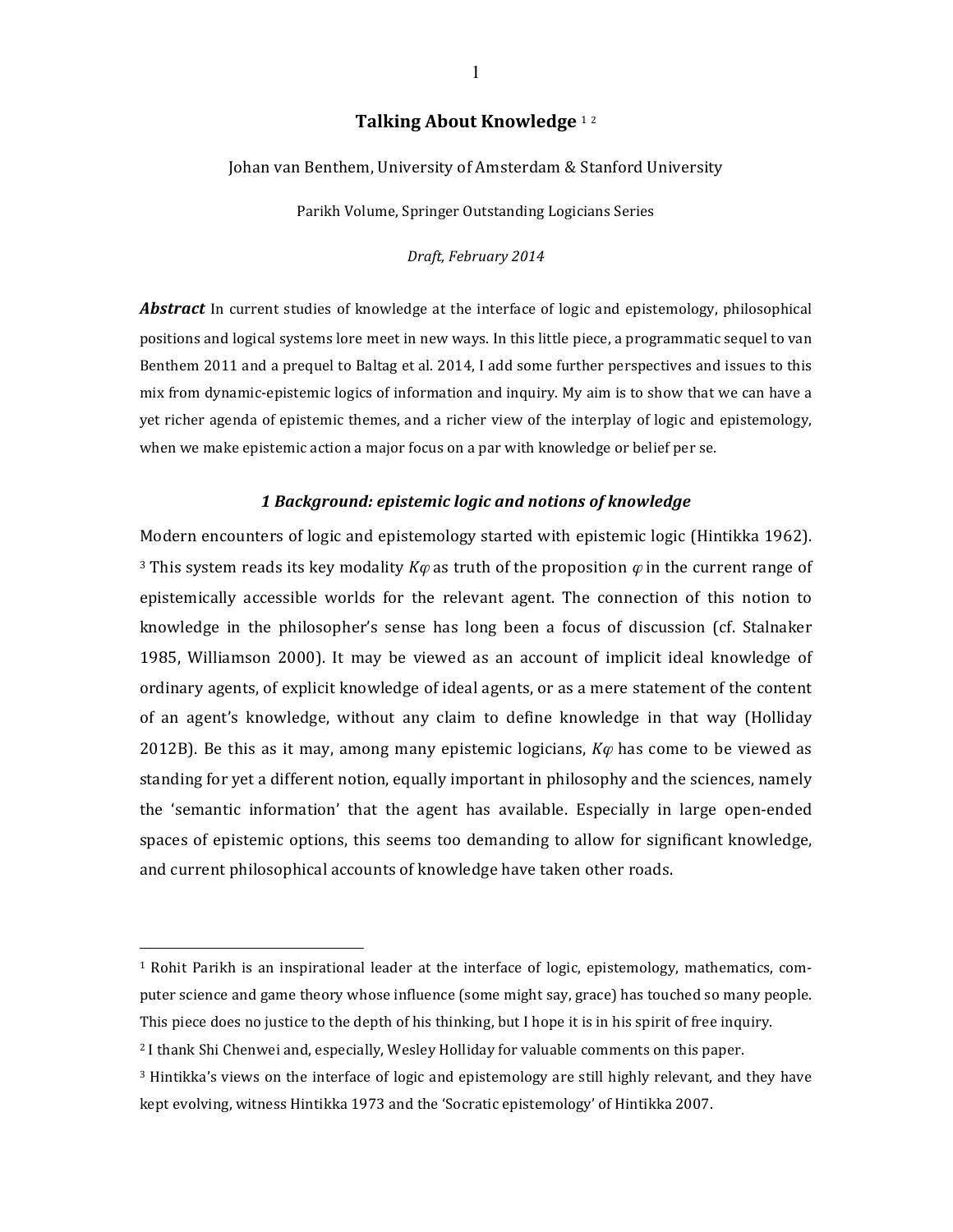Indeed, there has been a veritable wave of creativity in the literature since the 1960s. Many philosophers analyze knowledge as belief, a notion that scans less than the full range of options for semantic information, and then upgrade belief with extra requirements of various kinds, such as tracking the truth (Nozick 1981), robustness under update with new information (Stalnaker 2006), temporal convergence to true belief (Kelly 1996), or defensibility in challenge games (Lehrer 1990).  $4$  The resulting styles of reasoning about knowledge diverge considerably from classical epistemic logic, in line with philosophical intuitions that have been much discussed in the literature. In particular, there is no automatic closure of knowledge under simple logical inferences such as weakening the known proposition, or combining two known propositions to knowing their conjunction. <sup>5</sup>

#### *2 Knowledge and logic of relevant alternatives*

These richer philosophical accounts allow for significant senses in which one can know that  $\varphi$  at the present stage of inquiry even when not all possible  $\neg \varphi$ –worlds (alternatives, states, scenarios) have been ruled out: knowledge ventures beyond the semantic information. In what follows I will be looking at the influential proposals of Dretske 1970, Dretske 1981, and Lewis 1996 that read knowledge of  $\varphi$  as a state of having ruled out all relevant potential counter-examples to the proposition  $\varphi$ . This is the view that I will be discussing as the running theme of this paper, since it seems the best suited for making my general points.  $6$ 

Recently, logicians have looked in new ways at what makes such relevant alternatives ('RA', for short) theories tick, going beyond the basics of epistemic logic. A trail-blazing study is Holliday 2012B that presents a joint analysis of relevant-alternative and tracking theories of knowledge, and determines the complete valid closure principles governing reasoning about knowledge in these styles. Further analyses, using ideas from dynamic-epistemic logic (van Benthem 2011), are found in Cornelisse 2011, Xu 2010, Shi 2013, Holiday 2012A. I will not go into details of these systems here. The technical discussion of RA theory to follow is in the spirit of these papers, but the general issues I will raise may be all my own.  $\frac{7}{1}$ 

 $\overline{a}$ 

 $6$  Personally, I am also attracted to accounts of knowledge that also involve belief and truth-tracking, but this second love on the side should not be a serious bias in the following presentation.

<sup>&</sup>lt;sup>4</sup> Cf. Parikh et al. 2013 for another take on the striking entanglements of knowledge and games.

<sup>&</sup>lt;sup>5</sup> These are not the usual omniscience failures of bounded rationality that are often bandied against epistemic logic. As Dretske points out, they would even occur for "ideally astute logicians".

 $7$  Analogies with the cited work may still be worth pursuing for their independent interest.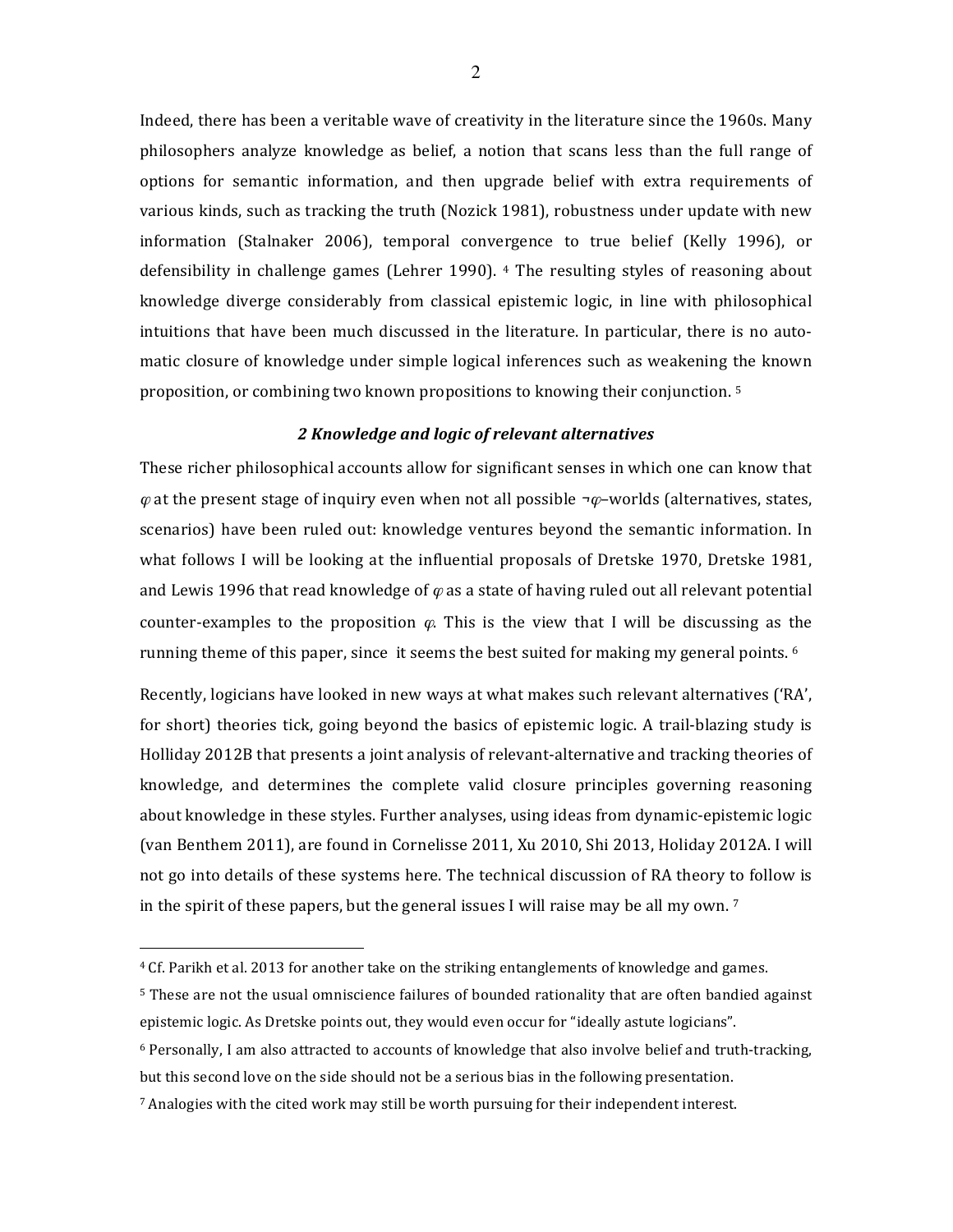**Relevant alternatives models** For the purpose of this paper a minimal modeling suffices. We use worlds for alternative situations, with the current accessible worlds those that have not been ruled out yet as options for what the actual world is like, and thus potentially inviting further inspection.  $8$  Equally crucially to the analysis, worlds come with a primitive order of relevance *R* that may have many plausible intuitive origins (cf. Hawke 2014 for a critical survey of current philosophical approaches). Putting together all these basic ingredients, we will work with simple pointed epistemic models

 $M = (W, \sim, R, V, s)$ , with a designated actual world *s*.

In what follows, we will assume that  $\sim$  is an equivalence relation, while the relevance order is transitive and well-founded, allowing no loops or infinite upward sequences.<sup>9</sup>

Authors sometimes rush to the inferences validated by such models, but we will go slowly, more in model-theoretic mode. Prior to any specific definition of knowledge, and perhaps even more importantly than that, models such as these are not just semantic structures, they also embody an implicit proposal for a *conceptual framework* of notions, a core family that constitutes an epistemic practice of stating claims and rejoinders, and based on that, reasoning. It is a substantive view in itself that the epistemic core notions are the ones chosen here, and of course, it is not an entirely uncontroversial choice.

The present conceptual framework suggests a logical base language with two modalities:

- (a)  $\int \sim$   $\int \varphi$  for the semantic information of the agent, that we will write *I* $\varphi$ *,*
- (b)  $\int f/\varphi$  for truth in all worlds that are more relevant than the current one. <sup>10</sup>

 $8$  Another view of alternatives would use 'possibilities models' (Humberstone 1981, Holliday 2013).

 $9$  This is highly simplified. A key choice point (cf. Holliday 2012B) is whether the relevance relation  $R$ is uniform, as in Lewis 1996, or depends on the proposition  $\varphi$  for which knowledge is claimed, as in Dretske 1970. Moreover, in a more sophisticated analysis, it becomes mandatory to make the epistemic and relevance ordering world-dependent instead of uniform across the models. An even more general framework of modal neighborhood models and 'selection functions' for relevant worlds to be inspected and alternatives already ruled out is developed in Holliday 2012B. The points to be made in this paper carry over to such richer settings, and even acquire more force there.  $10$  We will also use the dual existential modalities occasionally in the principles to follow.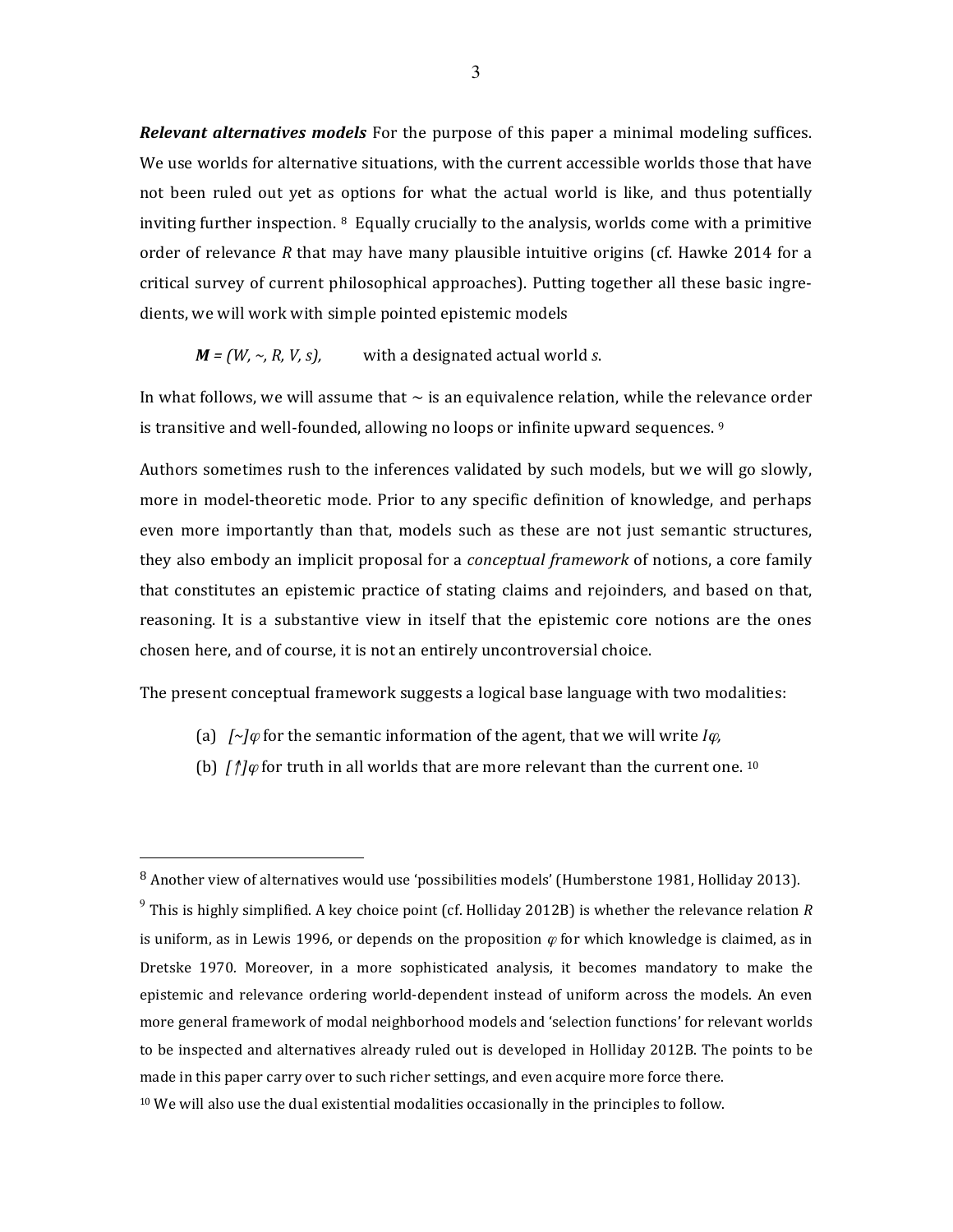**Defining knowledge** This is arguably the simplest setting in which a philosophically defensible notion of knowledge  $K\varphi$  becomes an, if you wish, more subtle defined logical operator stating that all relevant counterexamples to  $\varphi$  have been ruled out. We define it as follows, in close analogy with Holliday 2012A:

$$
K\varphi := I(\varphi \vee \langle \uparrow \rangle \neg \varphi)
$$

This definition requires some explanation. It says that all epistemic alternatives are either  $\varphi$ , or if not, then there exists some more relevant  $\neg \varphi$ –alternative. Why does this capture the above account? What I have in mind here are finite, or at least upward well-founded models in the ordering *, where the following is going to happen.* 

*Fact* On pointed models with well-founded transitive relevance orders,  $I(\varphi \vee f > \neg \varphi)$ holds iff all the most relevant ¬ $\varphi$ –worlds are epistemically inaccessible.

*Proof* This follows from analyzing  $I(\varphi \vee \neg \uparrow \neg \neg \varphi)$ . If I see a live  $\neg \varphi$ –alternative *x*, then there is a more relevant  $\neg \varphi$ –alternative *y*. Now either *y* is not epistemically accessible, and we are done (*y* has been ruled out), or it is. In the latter case, we repeat the argument. By wellfoundedness, this process must stop short of creating an infinite upward chain, and so, by transitivity of the order *R*, some more relevant  $\neg \varphi$ -alternative for *x* was ruled out. <sup>11</sup>

# *Remark* Veridicality.

 $\overline{a}$ 

This definition does not require the presence of  $\varphi$ –worlds in the epistemic range of the current world. Hence, in order to make sure that  $K\varphi$  implies  $\varphi$ , authors in the area make assumptions such as the actual world being the most relevant one in the model. This raises some interesting issues about the justification for this. On externalist views of knowledge, where relevance order reflects real features of the actual situation, this may be just right. On internalist views of knowledge, the preceding assumption may be somewhat more ad-hoc. I will sidestep these issues here, and just enforce veridicality by adding a conjunct that  $\varphi$  is true, while the main body *I(* $\varphi$  *ν <*  $\uparrow$ *>¬* $\varphi$ *)* says that the claim that  $\varphi$  is 'defensible'. In what follows, I use veridicality, assuming that it has been introduced in some plausible manner.

There is more to this view of knowledge than meets the eye. For instance, it tolerates a lot of  $\neg \varphi$ –worlds contradicting the claim. Depending on the relevance relation, one may know that  $\varphi$  even when the overwhelming majority of the current alternatives fails to satisfy  $\varphi$ .

 $11$  One can also find definitions that are more suitable to infinite or non-wellfounded models.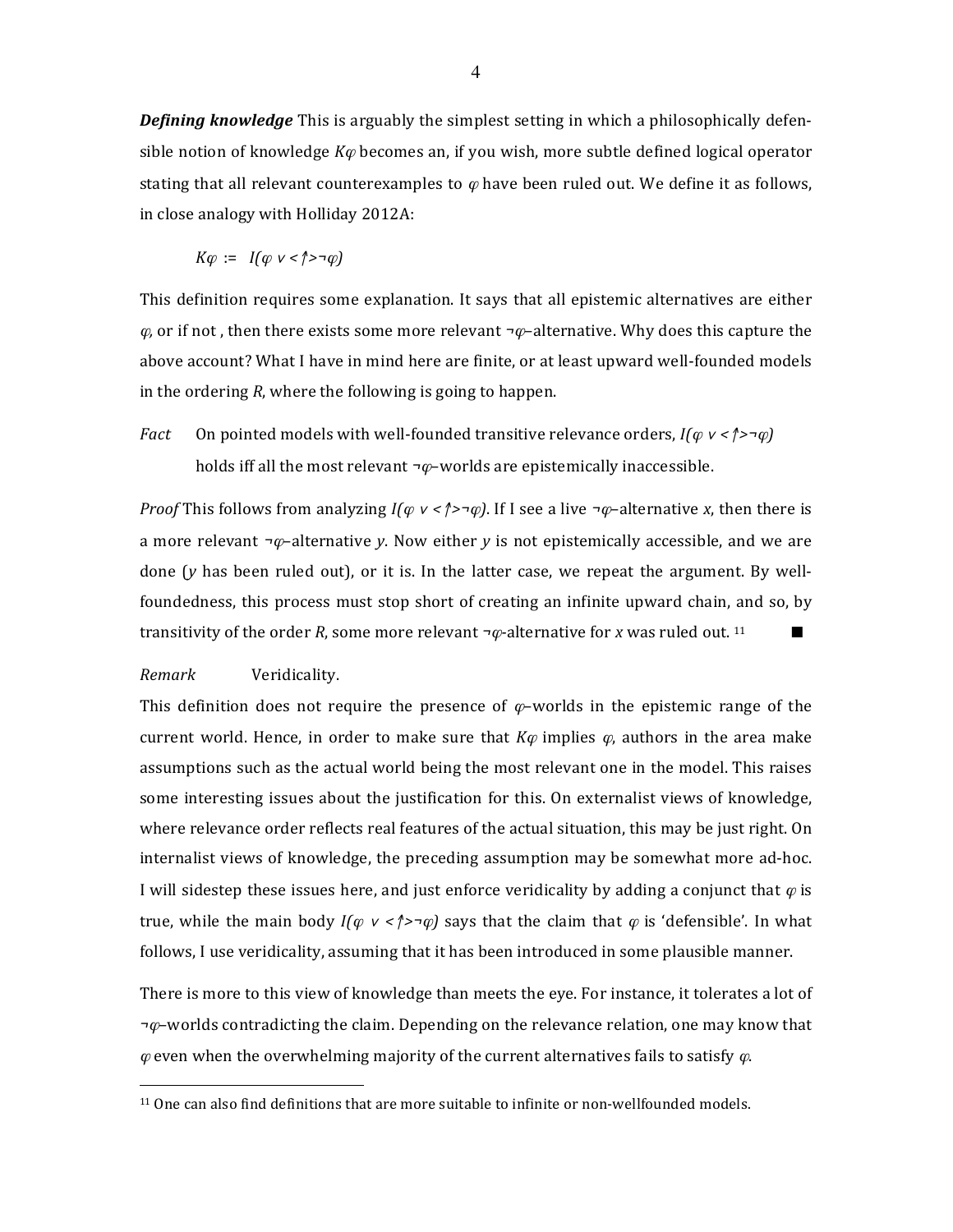But there are other, less obvious points as well. For instance, knowledge now depends essentially on making relevance comparisons with worlds that have already been ruled out. If I recalibrate my epistemic horizon to just the accessible worlds as my current model, new most urgent counterexamples to  $\varphi$  would arise. In this model, it is easy to show that, with the same relevance ordering as above, the above reading of  $K\varphi$  collapses into semantic information  $I\varphi$ . This contrast deserves some emphasis: the context where we make the relevance comparison is essential, and past effort still counts today.  $12$  In particular, then, even for something as simple as a single S5-agent with an epistemic equivalence relation, we cannot assume that models consist of one connected epistemic component: there may be different components, reflecting earlier stages of the process of ruling out.

**Other epistemic notions** Our framework does not exclude other legitimate intuitions about knowledge, and in fact, it facilitates their exploration. In particular, it may not be completely obvious in RA theory why we only 'compensate' counterexamples to the proposition  $\varphi$  by more relevant counterexamples to  $\varphi$  that have been ruled out. Given that our knowledge claim is in favor of the proposition  $\varphi$ , why not compensate a counter-example by some more relevant  $\varphi$ –world (epistemically accessible or not)? Taking the latter line would change the definition of knowledge from  $I(\varphi \vee \langle \rangle \rightarrow \varphi)$  to another notion studied in Holliday 2012A:

*I(*<sup>ϕ</sup> <sup>∨</sup> *<*↑*>T)*

 $\overline{a}$ 

stating that all most relevant epistemically accessible worlds in the model are  $\varphi$ . <sup>13</sup> The formula *I(* $\varphi$  *v* < *†*>*T*) seems one more serious notion of knowledge with its own applications, though weaker than our first definition, from which it follows. It might fit another intuition about knowledge, viz. that one's epistemic state is 'in favor' of the known proposition qua worlds supporting it, whence situations that are even more in favor do not disrupt this. Reasoning with this second notion differs from that with the first: for instance, it supports both weakening (upward monotonicity) and conjunction of known propositions. I think that a logical analysis should bring out such options and study them together.  $14$ 

 $12$  Similar contrasts occur in logics of games when defining 'non-dominated' strategies (van Benthem 2007), or in the logic of knowledge and preference when defining 'regret' (van Benthem & Liu 2007).

 $13$  This clause looks like a truth condition for absolute belief on plausibility orderings (see below).

 $14$  While this may be the logician's tendency towards tolerance, philosophers might object that this leads to easy 'relativism' concerning the notion of knowledge. However, one can also take an opposite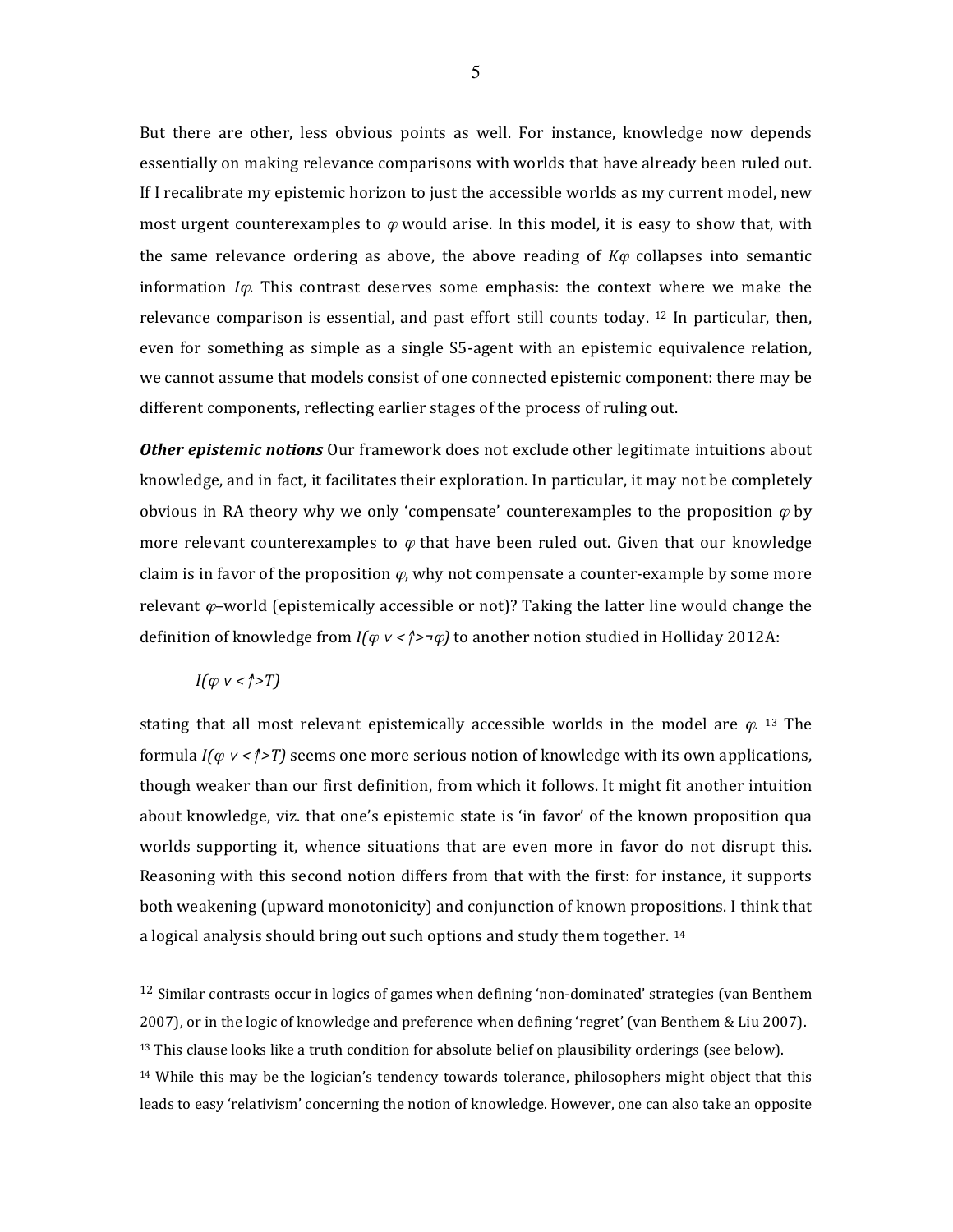**Summary** We have identified two different components so far in RA theory. The first was a conceptual framework, consisting of basic notions of semantic information and relevance, that come with their own language. Next, within that framework, there was a proposal for a particular definition of knowledge. This distinction matters. One may endorse a conceptual framework for basic epistemics, even if one rejects the specific view of knowledge – but one might also reject the framework altogether. Next, prior to any account of valid and invalid inferences, definability in the resulting language turned out to be of interest in its own right. For instance, we saw how plausible alternative views of knowledge could be formulated. <sup>15</sup>

Once we have our models and formal language, we can investigate the logic that is validated, a style of epistemic reasoning. For our system, we start with a standard bimodal logic for the two static modalities *I* for semantic information and  $\int f$  for relevance.

*Static base logic* Depending on what constraints we put on the accessibility and relevance orders in our models, this will be a combination of known separate modal logics for these two modalities, plus perhaps bridge axioms reflecting connections between  $\sim$  and  $\lt$ . <sup>16</sup> Inside this axiomatizable bimodal logic, there will then be an axiomatizable logic for any of its defined notions of knowledge, in particular, one for the RA notion  $K\varphi = I(\varphi \vee \langle \cdot \rangle \neg \varphi)$ .

*Closure principles* Still, this does not imply that there is a perspicuous base logic of 'closure principles' for formulas with *K* and Boolean connectives only. That is why the completeness results in Holliday 2012B are such a combinatorial tour de force. But even without an explicit axiomatization in a closure principle format, we can understand some basic properties of inference with *K* merely in virtue of its syntactic form. The RA-formula for  $K\varphi$  is neither upward not downward monotonic with respect to  $\varphi$ , as it contains both a positive and a negative occurrence of  $\varphi$ . This fits the intuitions about closure principles stated in the

view on the plurality. Instead of forcing a choice between different views of knowledge, a logical framework allows for communication and cooperation between different philosophical positions. <sup>15</sup> There are also interesting more technical issues about the order of notions. For instance, we have defined RA knowledge in terms of semantic information. Conversely, can we also define semantic information in terms of RA knowledge? I think not, but a proof may be somewhat complicated.  $16$  For instance, we may want to insist that the relevance order is known to the agent in the sense expressed by the axiom  $\langle \uparrow \rangle \varphi \rightarrow I \langle \uparrow \rangle \varphi$  (cf. van Benthem & Liu 2007).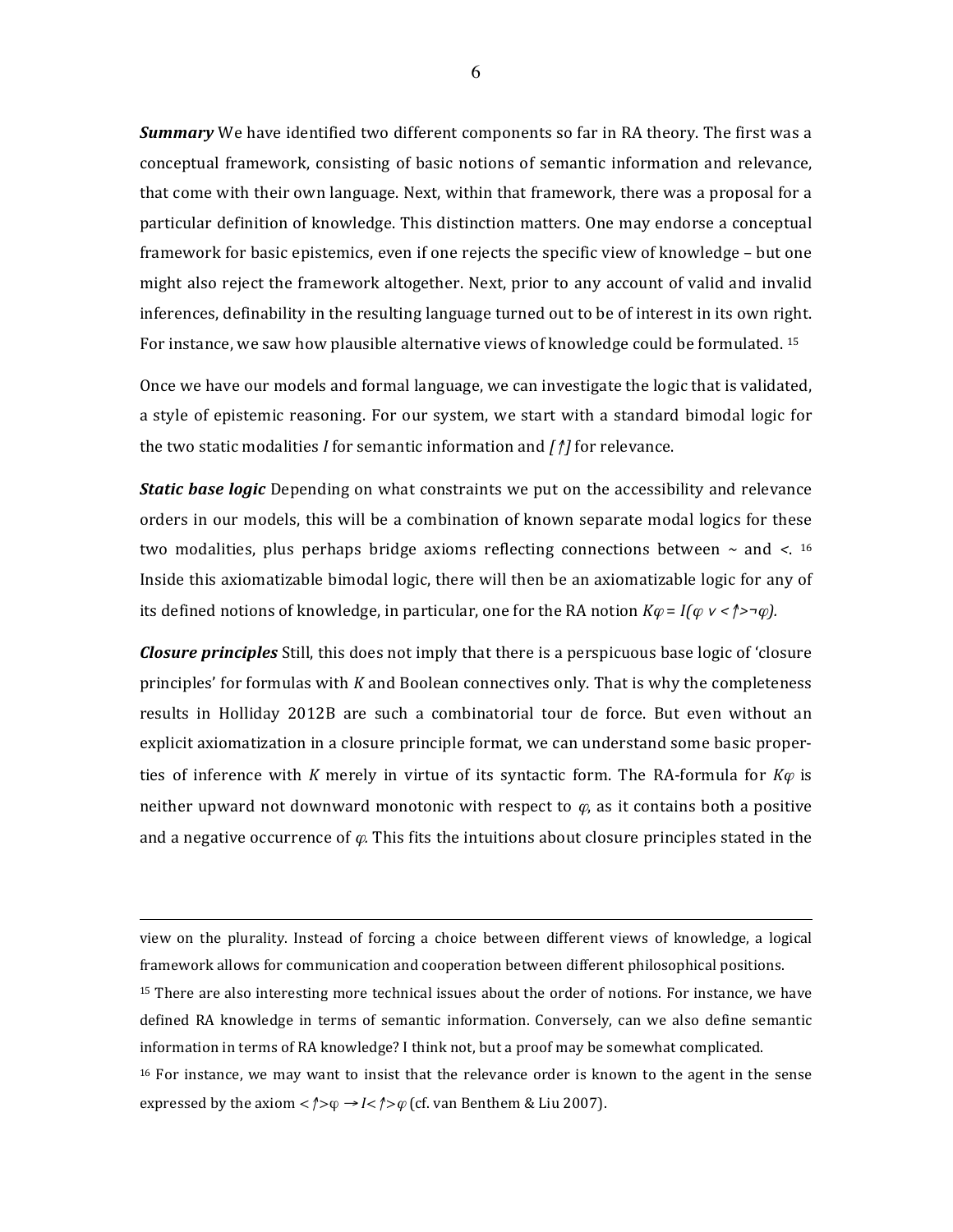RA literature. <sup>17</sup> But there are further interesting inferential features to RA knowledge. <sup>18</sup> Of these, we merely mention one curious observation that seems to have gone unnoticed in the literature. A knowledge claim may sometimes be strengthened in surprising ways.

*Example* Knowledge claims may 'self-strengthen'.

Consider the following model with actual world 1, whose only epistemic alternatives are 1, 2 and 3, while world 4 is more relevant than both 2 and 3:

$$
4, \neg p
$$
  
1, p, r 2, p 2, p 3,  $\neg p$ 

This supports the knowledge claim  $Kp$  in 1. But it also supports the stronger  $K(p \wedge r)$  true only at 1: the  $\neg(p \land r)$ -world 2 has a more relevant  $\neg(p \land r)$ --world 4 that was ruled out. ■ Stated more generally, we have the following observation:

*Fact* The formula  $K\varphi \to K(\varphi \land \neg \langle \varphi \rangle - \varphi)$  is valid.

*Proof* This follows since, even just in the minimal modal logic,  $I(\varphi \vee f > \neg \varphi)$  implies  $I((\varphi \wedge f) \vee \neg \varphi)$ *¬<*↑*>¬*ϕ*)* <sup>∨</sup> *<*↑*>¬*ϕ*),* which in its turn implies *I((*<sup>ϕ</sup> <sup>∧</sup> *¬<*↑*>¬*ϕ*)* <sup>∨</sup> *<*↑*>¬(*<sup>ϕ</sup> <sup>∧</sup> *¬<*↑*>¬*ϕ*)).* 19 ■

The principle may look like something contorted that one would never say. But in a given model,  $\varphi \wedge \neg \prec \uparrow$ >*¬* $\varphi$  may well denote a set of worlds that also has a more concrete definition. We leave it to the reader to judge whether this closure principle, or others in the same vein, is a desirable or an undesirable effect of the relevant alternatives view of knowledge.

*Remark* Closure principles versus richer logic.

 $\overline{a}$ 

Closure principles are not necessarily the most revealing about the behavior of a knowledge operator. Consider an analogy with a more standard operator, Boolean conjunction. Taken by itself, this supports very few valid inference patterns, all of them rather trivial. But it would be a mistake to conclude from this fact that conjunction has no interesting logic. The point is just that the latter will show only in interactions with other operators, such as

<sup>&</sup>lt;sup>17</sup> By contrast, the alternative notion of knowledge  $I(\varphi \vee \langle \cdot \rangle)$  given above has a syntax whose occurrence of  $\varphi$  predicts the validity of monotonicity and conjunction inferences automatically.

<sup>&</sup>lt;sup>18</sup> One sign of complexity is that standard *conditionalizations* such as  $I(\varphi \to \psi)$  for *I* $\psi$  do not work. Conditional  $K \psi = I(\varphi \rightarrow (\psi \vee \langle \uparrow \rangle(\varphi \wedge \neg \psi))$  has no reduction by substituting in the absolute notion.

 $19$  This principle may fail in more general RA models than our simple setting with uniform relations.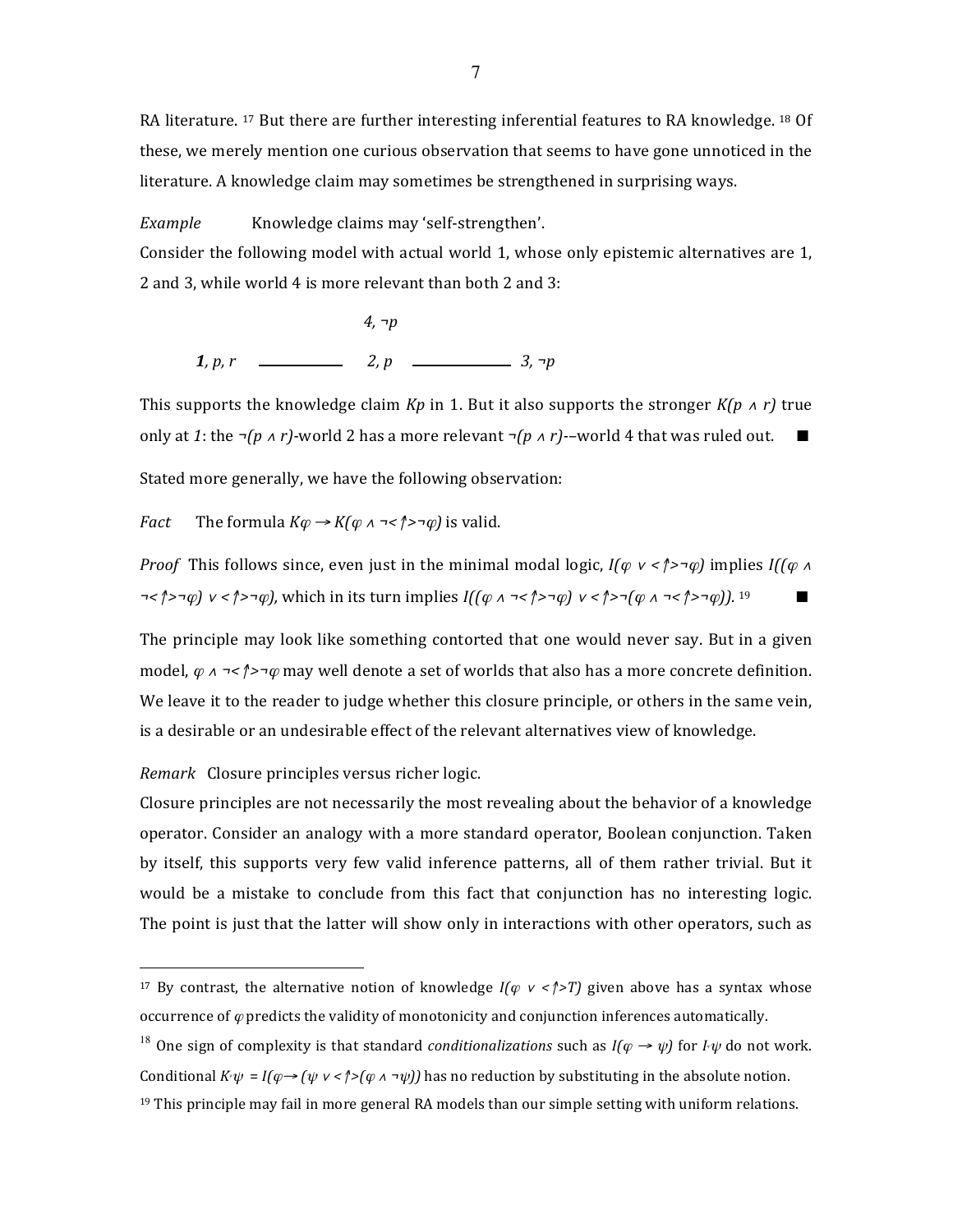disjunction and negation, witness the distribution and De Morgan laws. Likewise, the full inferential power of knowledge may only show in its inferential interactions with our other modalities. As an illustration, notice that, though Conjunction fails, we do have this

# *Fact* The formula  $(K\varphi \land I\psi) \rightarrow K(\varphi \land \psi)$  is valid.

It is easy to prove this, and related principles that govern the behavior of *K*-claims.

Much more can be said about the bimodal logic of RA models and its relation to philosophical intuitions about epistemic reasoning – but in this paper, our main concern is with an extension of the logical horizon to which we will turn now.

## **3 Dynamic logic of knowledge: semantic information**

**Epistemic actions** The system of the preceding section may seem the logical core of RA theory. However, we are not done yet. Propositional attitudes are not the only driver in the functioning of knowledge as discussed here. There is a third epistemically important component, too, that needs to be made explicit. Our analysis so far leaves out what is perhaps the most striking aspect of RA theory. Intuitively, ruling out is an *activity* that we engage in, and a task that must be performed in order to deserve the appellation of knowledge for claims that we are making. The very flavor of RA theory is dynamic: current knowledge claims are based on things that we have done, or perhaps still need to do. Thus the framework comes with one more crucial ingredient: this time, a proposal for what are the basic epistemic actions that create or modify knowledge. 20

In what follows, I will explore this theme of epistemic action and show where it takes us. There will be two basic activities of ruling out and relevance raising, but the point made above is much more general. There is an amazingly rich repertoire of actions that make up epistemic practices, and ruling out and relevance raising are just a small slice.

**Dynamic superstructure: ruling out as model update** What dynamic superstructure fits the standard epistemic logic introduced in the preceding section? We need an explicit account of what it means to rule out a world or a set of worlds, where we assume these are defined by propositions  $\varphi$ . To do this we employ the framework of dynamic-epistemic logic

 $^{20}$  This dynamics is not confined to RA theory, it is the main theme of my own work at the interface of logic and epistemology (van Benthem 1996, 2011, and Baltag, van Benthem & Smets, forthcoming).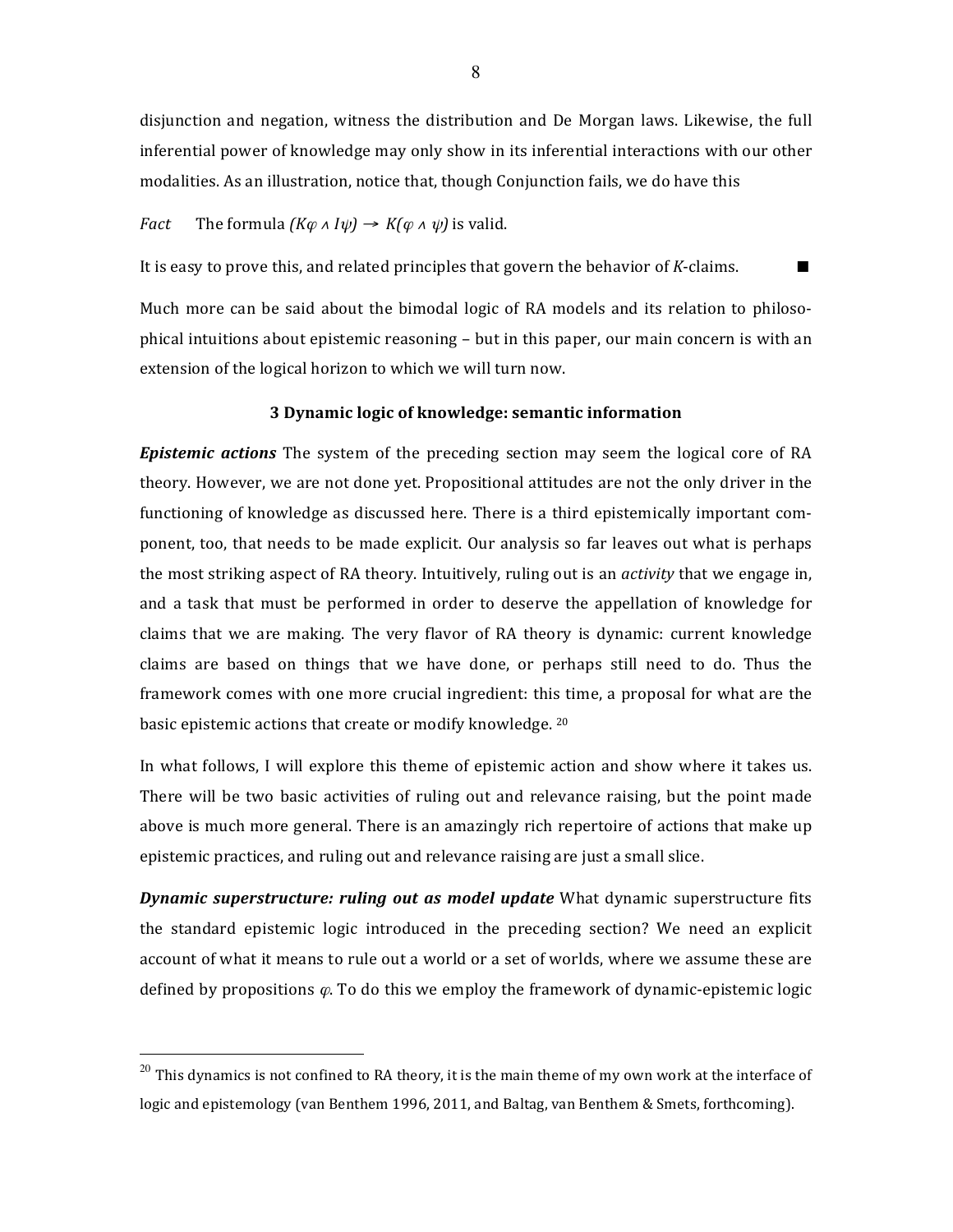(van Ditmarsch, van der Hoek & Kooi 2007, van Benthem 2011), where actions are treated by defining the corresponding model transformation, viewed as a change in epistemic state.

A first candidate for ruling out proposition  $\varphi$  would be the well-known transformation of 'public announcement'  $(\neg \varphi)$ ! that turns any current pointed model *(M, s)* into its submodel *(M* $|$ ¬ $\varphi$ , *s*) consisting of all worlds satisfying ¬ $\varphi$ . <sup>21</sup> Public announcement is natural, and it may well be the common sense model of information growth as shrinking a current range. However, this update mechanism cannot quite work for us here, as RA theory makes essential reference to worlds that have been ruled out. They should be kept around, like the vanquished in a Roman triumph. Therefore, we will work with a slight variant:

### *Definition* Test operation

 $\overline{a}$ 

The *test !α* cuts all links between  $\alpha$ –worlds and  $\neg \alpha$ –worlds in the current model.

This operation occurs in many places in the literature, for instance, as a way of describing what happens after performing an experiment, or when seeing a question answered.  $^{22}$ However, if the reader would prefer another account of the informal notion of ruling out, the techniques to follow will work for a broad variety of model-changing operations.

**Dynamic logic of testing** The test operation changes models, and hence assertions of knowledge that held before may not hold afterwards: knowledge may be acquired, or lost. It is straightforward to axiomatize this in a modal language that enriches our earlier setting with action expressions  $\alpha$  where  $\alpha$  is any formula of the language. We add new action modalities  $\left[2a\right]\varphi$  stating that  $\varphi$  holds at the distinguished world of the updated model:

 $(M, s)$   $\models$   $[! \alpha] \varphi$  iff  $(l \alpha(M), s)$   $\models \varphi$ 

In this way, we get a logic that can talk about semantic information, relevance, and RA-style knowledge, but also about actions of ruling out and what these do to the preceding notions.

To axiomatize the reasoning supported by this dynamic setting, we need to find the basic recursion laws telling us how the basic static operators change under testing. These are the

 $21$  This is best understood more abstractly as a form of update with hard information that could be triggered by many events: public announcement, totally reliable observation, and so on.

 $22$  There is an issue of whether the test operation respects the constraints that we have imposed on the orderings in our models. Such technical issues make sense, but we will ignore them here.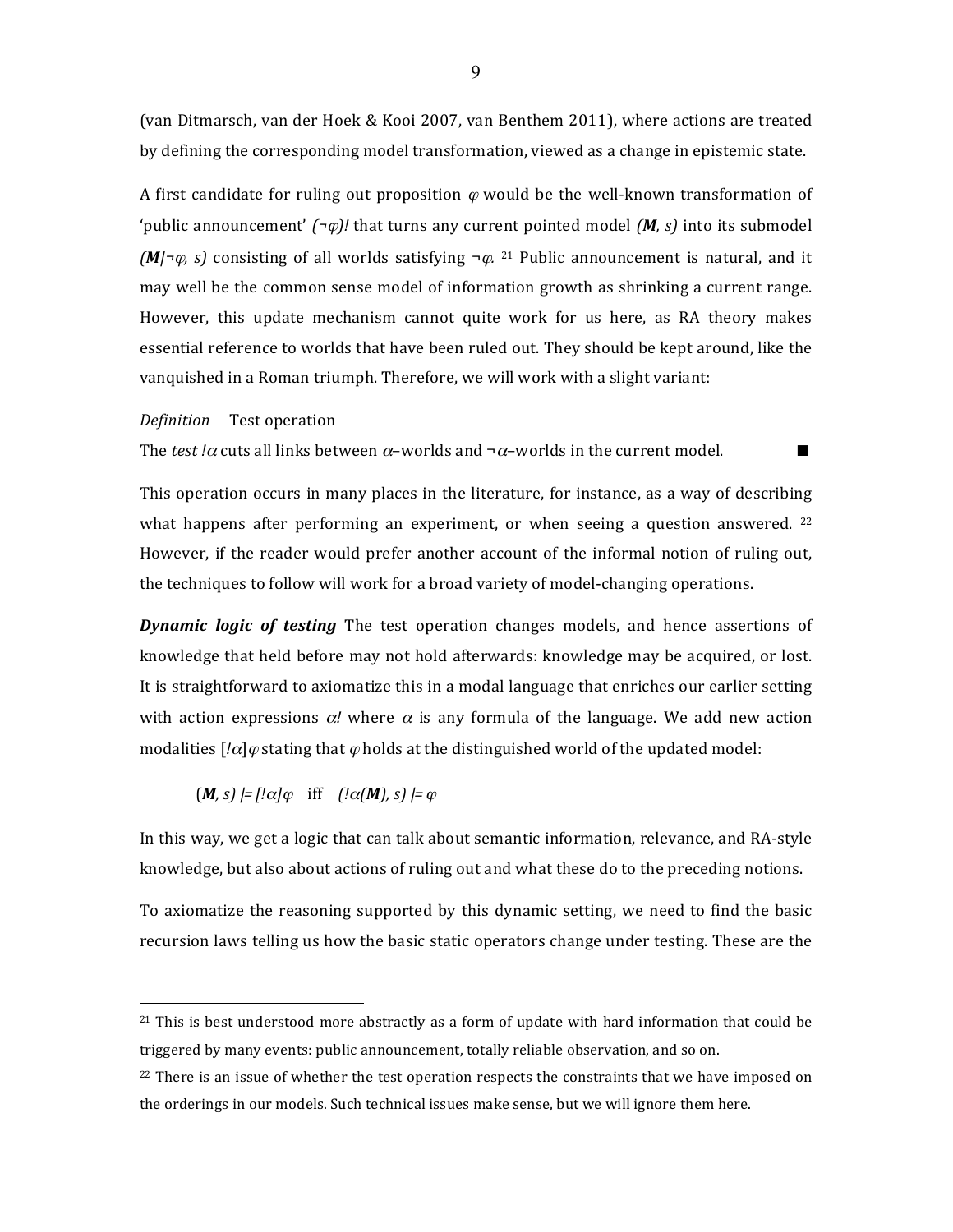driving equations of the information dynamics at work. It is an application of standard dynamic-epistemic techniques to find these laws for a simple operation like testing:

*Fact* The following recursion laws are valid for semantic information and relevance:

- (a)  $[ \alpha | \alpha | \alpha \leftrightarrow [ \alpha | \alpha \rightarrow [ \alpha | \alpha ] ] ) \vee [ \neg \alpha | \alpha | \alpha \rightarrow [ \alpha | \alpha ] ) )$
- (b) *[!*α*][*↑*]*<sup>ϕ</sup> <sup>↔</sup> *[*↑*][!*α*]*<sup>ϕ</sup>

Principle  $(a)$  reflects precisely how link cutting works, while the commutation in  $(b)$  shows that link cutting does not change the relevance relation  $-$  a topic that will return later.

*Theorem* The dynamic-epistemic logic of semantic information, relevance, and test is completely axiomatizable.

*Proof* By standard techniques from the literature, we can use the recursion laws to push dynamic modalities systematically inside until they hit atoms. <sup>23</sup> In the latter position, we use the evident validity of the equivalence  $\ell$  *[* $\alpha$ *]p*  $\leftrightarrow$  *p* to remove them altogether. The result is a provably equivalent dynamic-free formula in the base language for which we already had a complete logic. This reduction giving the dynamics an almost free ride on the statics works for many dynamic-epistemic logics. But we will discuss a generalization to 'protocol models' later on where no such reduction is possible  $-$  though completeness remains.  $\blacksquare$ 

This dynamic logic still needs unpacking to see what it does with defined modalities. In particular, using the above recursion laws, we can calculate step by step how RA-style knowledge changes under testing, or equivalently, under ruling out:

*[!*α*]K*<sup>ϕ</sup> <sup>↔</sup> *[!*α*]I(*<sup>ϕ</sup> <sup>∨</sup> *<*↑*>¬*ϕ*)* <sup>↔</sup> *((*<sup>α</sup> <sup>∧</sup> *I(*<sup>α</sup> <sup>→</sup> *[!*α*](*<sup>ϕ</sup> <sup>∨</sup> *<*↑*>¬*ϕ*)))* <sup>∨</sup> *(¬*<sup>α</sup> <sup>∧</sup> *I(¬*<sup>α</sup> <sup>→</sup> *[!*α*](*<sup>ϕ</sup> <sup>∨</sup> *<*↑*>¬*ϕ*))))* <sup>↔</sup> *((*<sup>α</sup> <sup>∧</sup> *I(*<sup>α</sup> <sup>→</sup> *([!*α*]*<sup>ϕ</sup> <sup>∨</sup> *[!*α*]<*↑*>¬*ϕ*)))* <sup>∨</sup> *(¬*<sup>α</sup> <sup>∧</sup> *I(¬*<sup>α</sup> <sup>→</sup> *([!*α*]*<sup>ϕ</sup> <sup>∨</sup> *[!*α*]<*↑*>¬*ϕ*))))* <sup>↔</sup> *((*<sup>α</sup> <sup>∧</sup> *I(*<sup>α</sup> <sup>→</sup> *([!*α*]*<sup>ϕ</sup> <sup>∨</sup> *<*↑*>[!*α*]¬*ϕ*)))* <sup>∨</sup> *(¬*<sup>α</sup> <sup>∧</sup> *I(¬*<sup>α</sup> <sup>→</sup> *([!*α*]*<sup>ϕ</sup> <sup>∨</sup> *<*↑*>[!*α*]¬*ϕ*))))* <sup>↔</sup>  $((α ∧ I(α → (I!α|ω ∨ γ → (I!α|ω))) ∨ (¬α ∧ I(¬α → (I!α|ω ∨ γ → (I!α|ω))))$ 

This is not a simple recursion law, and so we see that RA knowledge is not a trivial notion in a dynamic setting: something that also showed, of course, in its static inferential behavior.

 $23$  What we also need to proceed inside the formula are two simple valid recursion laws for the Boolean operations:  $\int$ ! $\alpha$  $\rightarrow$  $\varphi$   $\rightarrow$   $\neg$  $\int$ ! $\alpha$  $\varphi$ ,  $\int$  $\lceil \alpha \rceil$  $\varphi$ ,  $\alpha$  $\pi$  $\lceil \alpha \rceil$  $\varphi$ .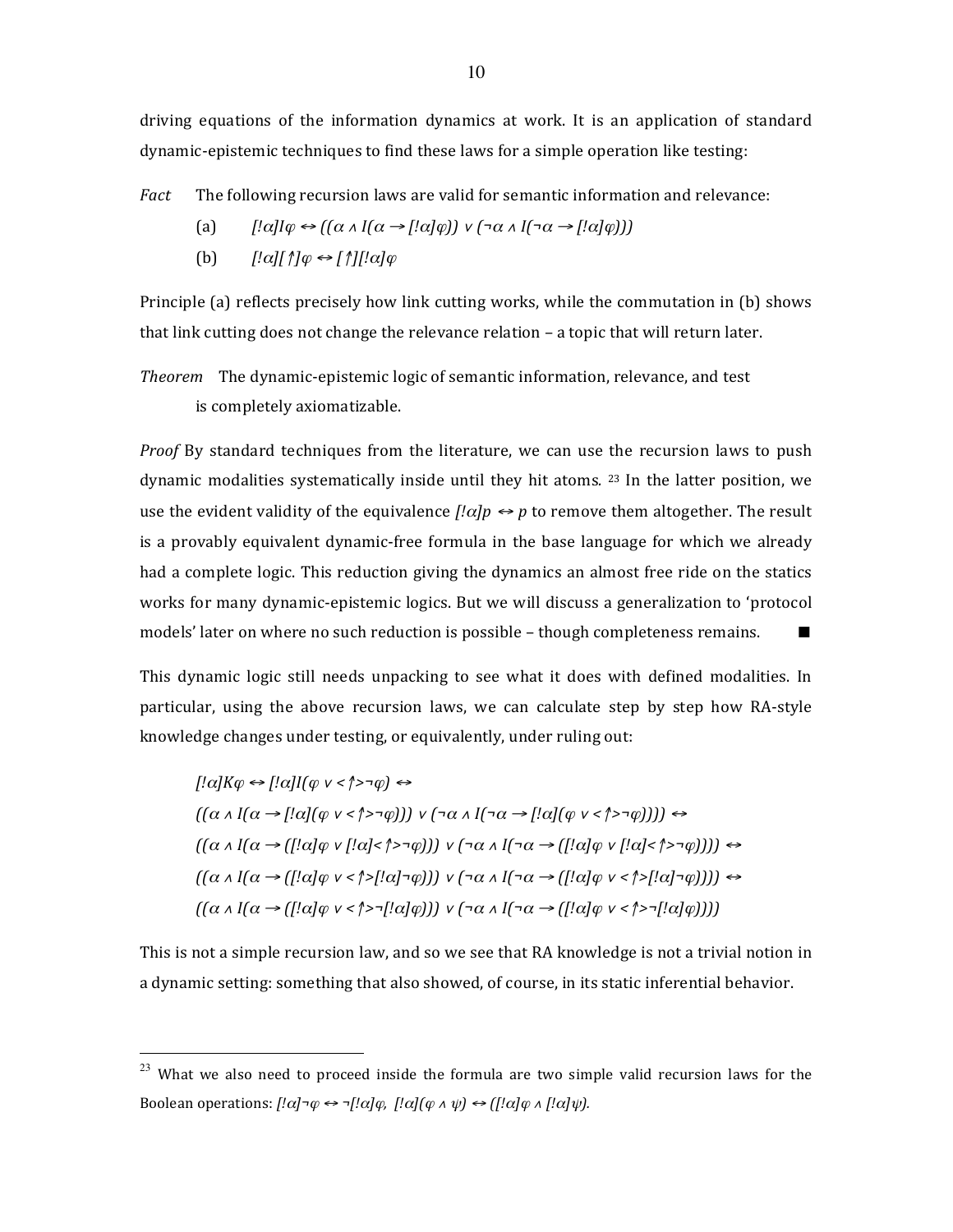However, if we focus on base-level knowledge only, given by purely propositional 'factual' formulas  $\varphi$ , a simplification occurs. It is easy to show that in that case:

*Fact [!* $\alpha$ *]* $\varphi$  is equivalent to  $\varphi$  itself for factual formulas  $\varphi$ .

*Proof* Ruling out does not change atomic facts in worlds, or their Boolean combinations. The earlier complex recursion law for RA-knowledge then simplifies to something much closer to standard ways of conditionalizing knowledge:

*[!*α*]K*<sup>ϕ</sup> <sup>↔</sup> *((*<sup>α</sup> <sup>∧</sup> *I(*<sup>α</sup> <sup>→</sup> *(*<sup>ϕ</sup> <sup>∨</sup> *<*↑*>¬*ϕ*)))* <sup>∨</sup> *(¬*<sup>α</sup> <sup>∧</sup> *I(¬*<sup>α</sup> <sup>→</sup> *(*<sup>ϕ</sup> <sup>∨</sup> *<*↑*>¬*ϕ*))))*

**Dynamic perspectives on knowledge** My interest here is not the technical dynamic machinery per se. I want to show what new themes are facilitated by this new analysis tool in a discussion about knowledge. I will consider a few topics that extend the usual focus on closure principles or other static properties that knowledge is supposed to satisfy. In one form or another, all of these themes can be found in the philosophical literature, but I will show that they can now be brought in to the open, and treated in an exact logical style.

*What actions generate knowledge?* Knowledge is good to have, but how does it arise? Let us first consider this for semantic information. An immediate intuition might be this. If a proposition  $\varphi$  is true, then a test *!* $\varphi$  gives us the semantic information that  $\varphi$  is true:

 $\varphi \rightarrow \frac{I}{\varphi}$ 

 $\overline{a}$ 

One might view this as a basic intuition, on a par with the usual closure principles. However, the situation is delicate, and in fact, the principle is not valid in general. To see this, consider an evergreen: so-called 'Moore sentences' of the form  $p \wedge \neg lp$ . It may be true right now that p while I do not have this information. But after the test, I will have the information that p, and hence the conjunction has become false: a Moore sentence 'refutes itself'. Of course, there is no inconsistency here, just a surprise. The recursion laws of our dynamic logic tell us precisely what Moore sentences achieve – and  $\varphi \rightarrow$  *[!* $\varphi$ *]I* $\varphi$  is definitely not one of its valid principles for all formulas  $\varphi$ . Admittedly, there is a price to be paid for this sophistication: for, it is the reason why proofs usually have to be sprinkled with  $\ell/\varphi$  *modalities* penetrating inside formulas. As it happens, the principle  $\varphi \rightarrow f/\varphi/I\varphi$  does hold for special classes of statement in our language, such as factual formulas containing no *I*-operators at all. <sup>24 25</sup>

<sup>&</sup>lt;sup>24</sup> For a precise determination of all valid instances of our principle, see Holliday & Icard 2010.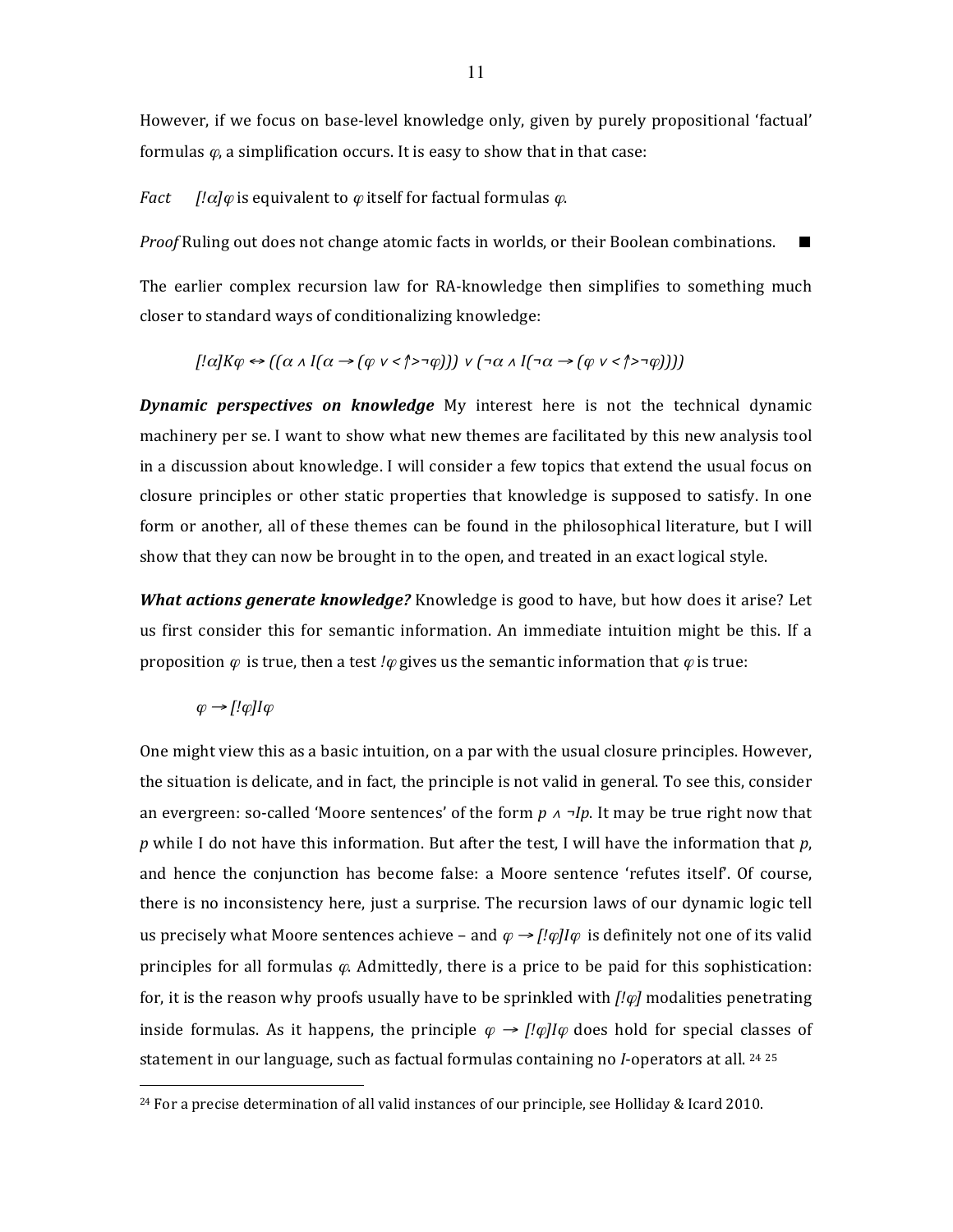**The role of intuitions** What should we make of this? We must be careful with our intuitions: their range of validity may have hidden restrictions. For instance, common intuitions about knowledge may not hold when we move beyond factual propositions to propositions that themselves refer to knowledge and ignorance. In that case, we could view our logic as an instrument for 'bootstrapping': starting from initial intuitions, we respect them as far as they go, and then refine them for larger realms. But we may also view the extension to epistemic statements in a language that is closed under epistemic and even all dynamic modalities as logical 'system pressure', that imports irrelevant concerns. Logicians might opt for the exciting dangerous road, but does it lead anywhere important? 26

I conclude this theme with a simpler question. Since our notion of knowledge  $K\varphi$  is weaker than semantic information  $I\varphi$ , what act would generate it, restricting ourselves to the safe realm of empirical propositions  $\varphi$ ? The answer is simple: we want to get  $K = I(\varphi \vee \langle \cdot \rangle \neg \varphi)$ and by the preceding, a test for a weaker formula than  $\varphi$  will do it, viz. *!(* $\varphi$  *v <*  $\uparrow$  > $\neg$  $\varphi$ ). <sup>27</sup>

*Knowledge and persistence under update* Another basic aspect of knowledge, once in our possession, is what happens to it as we learn new things. RA theory gives a past-looking account: we have knowledge if we have made the relevant inquiries. But there is also a common intuition that knowledge gives us a guarantee for the future: it will persist. This, too, can be made sense of in our framework. We merely make one observation among many:

## *Fact* The formula  $K\varphi \rightarrow I/\alpha K\varphi$  is valid for all factual  $\varphi$  and all  $\alpha$ .

 $\overline{a}$ 

*Proof* Consider  $I(\varphi \lor \langle \uparrow \rangle \neg \varphi)$  and apply the test *!α*. This can only diminish the number of epistemic links from the current world: and the disjunction will still be true there, since factual formulas do not change their truth values under testing. For arbitrary formulas  $\varphi$ , the situation is more complex, though again the recursion laws are up to their analysis.  $\blacksquare$ 

The preceding observation is reminiscent of the view of knowledge as stable belief that survives arbitrary new information (Stalnaker 2006, Rott 2005, Baltag & Smets 2008). Of

<sup>&</sup>lt;sup>25</sup> It is also an interesting question if *!* $\varphi$  is the *minimal* action inducing *I* $\varphi$ : I will not pursue this here.

 $^{26}$  Here are two interesting technical problems in this setting. First, for every valid principle for factual formulas in this paper which possibly larger classes of modal formulas preserve its validity? But also, can we axiomatize the richer set of schematic valid principles that hold for factual formulas?  $27$  Caveat: Testing for a weaker formula is not necessarily easier than testing for a stronger one.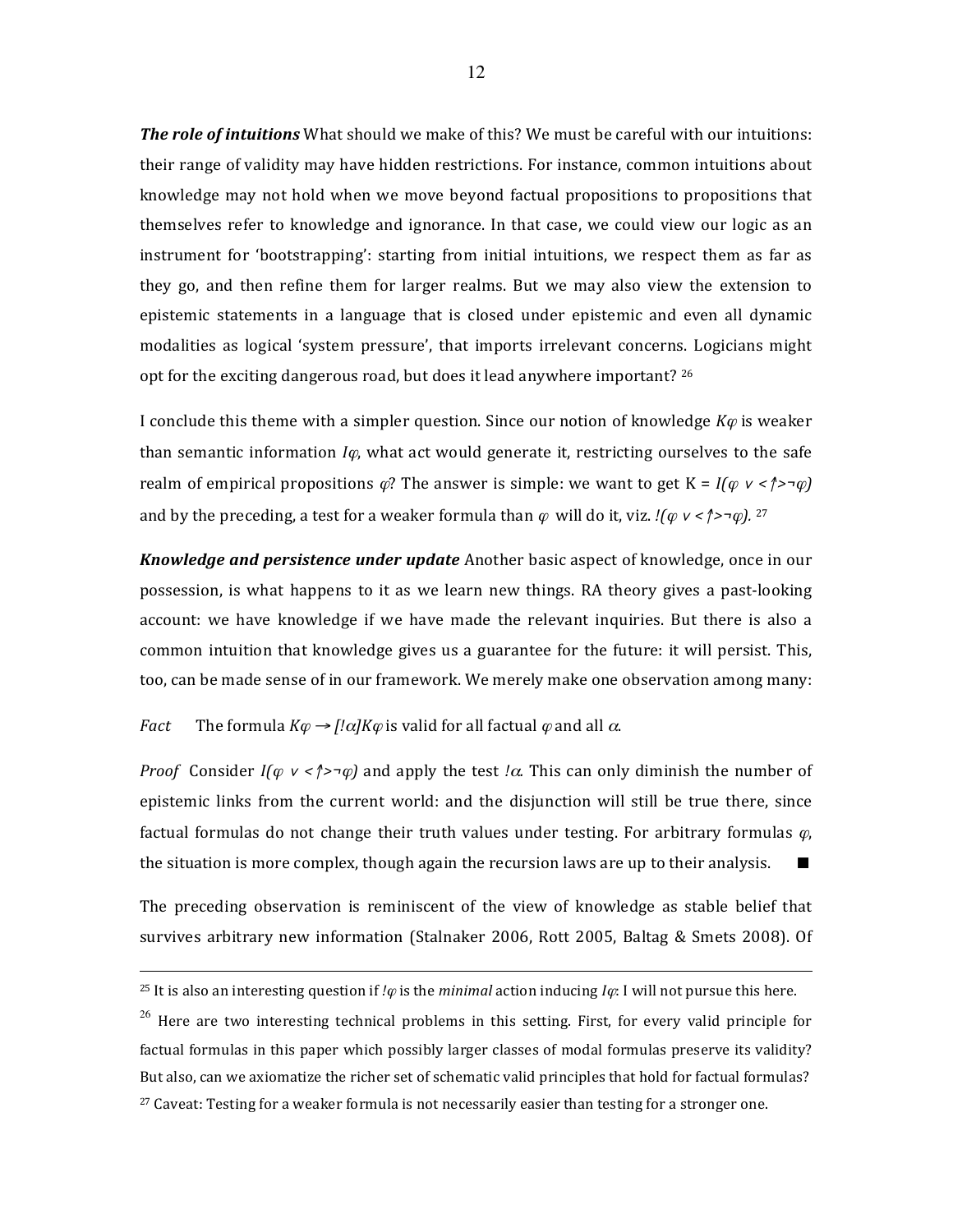course, as we saw with inference, many other questions make sense, of a more mixed type. For instance, we could ask what 'upgrades' knowledge to semantic information: and the above principle in fact gives a stronger mixed principle, using veridicality of  $K\varphi$ :

### *Fact* The formula  $K\varphi \rightarrow l^{\prime} \varphi / l \varphi$  is valid for all factual  $\varphi$ .

My point is not that this is a deep difficult principle. It is not. But again it reflects a basic intuition, and one could investigate (as with the earlier Moore-type problems) how far it can be pushed for more complex propositions than merely factual ones.

*From closure to epistemic work* I conclude by returning to the closure principles that often serve to frame epistemological discussions. RA theory leads to a variety of closure failures, which tell us something important about the proposed account of knowledge. But in a dynamic setting, this is not the end of the story. A natural further question emerges. Closure principles say that, if we know certain things, then we also know other things *automatically*. While this sort of gain may suffice for the idle rich, I submit that a natural broader accompanying question would be what an ordinary working class agent would have to *do* in order to get new knowledge from available known propositions.

Van Benthem 2011 analyzes the resulting *dynamic closure principles* in terms of a 'gap' for actions: the correct epistemic principles should not be, say,  $K\varphi \rightarrow K(\varphi \vee \psi)$ , but

$$
K\varphi \rightarrow [act] K(\varphi \vee \psi)
$$
, where *act* is some appropriate epistemic action.

This approach has merits for analyzing omniscience, when act might stand for an act of drawing an inference, or engaging in introspection. However, such scenarios of bounded rationality are ruled out here, since RA theory assumes Dretske's 'ideally astute logicians'. But even enviable beings like that may still profit from other, non-inferential actions, such as receiving new information. Here is one relevant observation:

# *Fact* The formula  $K\varphi \rightarrow l! \psi K(\varphi \wedge \psi)$  is valid. <sup>28</sup>

 $\overline{a}$ 

Given that many such facts hold in a dynamic setting, a lack of standard closure principles may lose its sting, in RA theory or even less closure-tolerant accounts of knowledge.

<sup>&</sup>lt;sup>28</sup> I have not been able to find an interesting action *act* that validates  $K\varphi \rightarrow [act] K(\varphi \vee \psi)$ .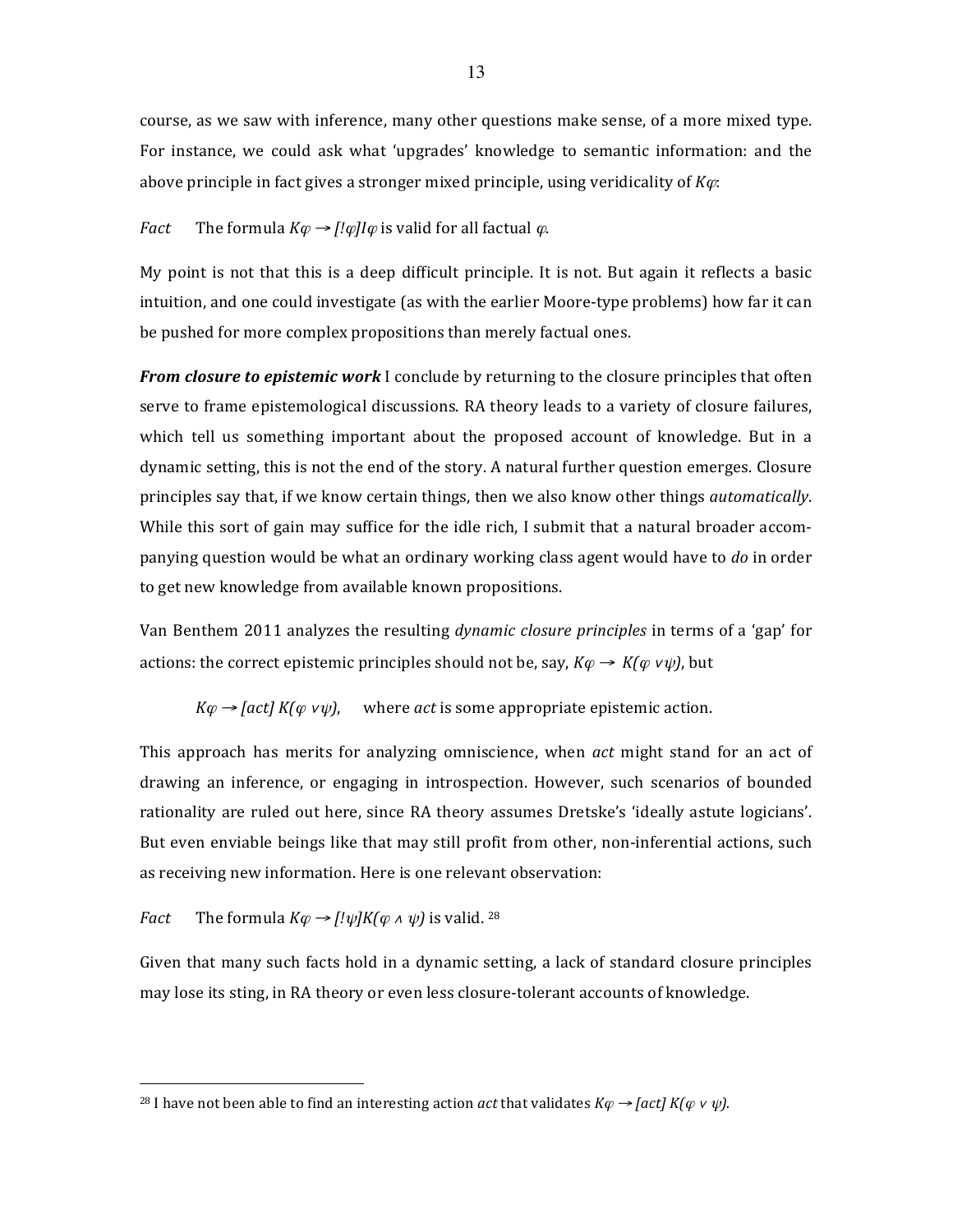**Digression** I even feel the pull of an opposite intuition, an 'Anti-Closure Principle' that makes knowledge a supremely delicate epistemic state, whose high status is as fragile as that of Andersen's heroine in The Princess and the Pea. More concretely, on this intuition, an assertion  $K\varphi$  should only imply knowledge of propositions that are equivalent to  $\varphi$  in the current model. In particular, this would make knowledge so delicate that it admits no weakening or strengthening at all. <sup>29</sup> On such a view, *all* genuine extensions of available knowledge would have to come by epistemic actions.

**Summary** I have shown how adding a dynamic component to epistemic logics is easy to do, and gets us a much richer view of intuitions that might hold for knowledge. Let us now see whether this proposal also works in extended settings beyond the bare minimum.

### **4 Dynamic logic of knowledge: relevance**

The dynamic logic defined so far is not in balance. We had two static base modalities: *I* for semantic information and *[R]* for relevance, but only one of them was 'dynamified' in the sense of adding explicit test actions *!α* that affect semantic information to the logic. But relevance, too, is a dynamic entity that can change as people engage in conversation about knowledge claims. In particular, the relation *R* can be affected by *raising an issue* – the way a critic might draw attention to some overlooked class of worlds in a conversation about a knowledge claim. This seems crucial to many epistemic scenarios, such as encounters with skeptics who try to change our view of what should count as relevant possibilities. In fact, it is this dynamics of making, defending, or modifying knowledge claims that seems the most interesting aspect of many epistemic scenarios in the literature (cf. van Benthem 2006).

Again this new action can be made precise as a model transformation in several ways, and there are different ways of raising an issue, with different force. We will explore only one.

*Raising* an issue Let us define an operation  $+\alpha$  that transforms a current model so as to make  $\alpha$  relevant. This operation will change the given relevance order, and it might do so in many ways. We borrow a proposal made for preference change in van Benthem & Liu 2007:

 $^{29}$  Intuitions like this place a well-defined technical constraint on the proof power of epistemic logics, be it of a somewhat unusual sort. It would be interesting to see what modal logics satisfy this.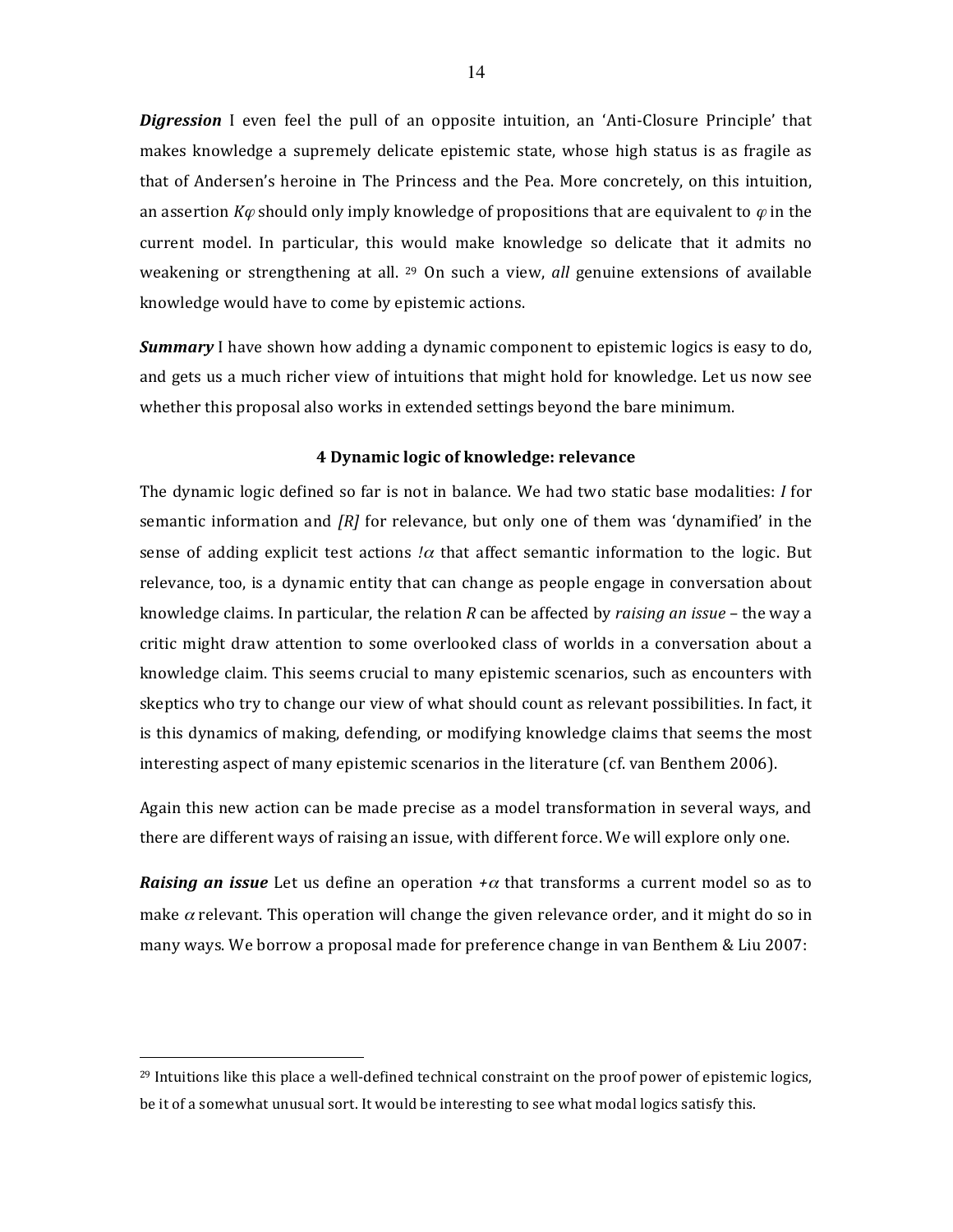*Definition* Suggestion

A *relevance upgrade*  $+\alpha$  changes the relevance ordering R in the current epistemic model by deleting all upward links running from  $\alpha$ –worlds to  $\neg \alpha$ –worlds. <sup>30</sup>

**Dynamic logic of relevance** This way of making  $\alpha$  an issue is again a simple relation transformer whose complete dynamic logic can be determined using our earlier methods:

*Theorem* The dynamic logic of semantic information, relevance, test, and issue raising is completely axiomatizable using recursion laws.

Here are the basic recursion laws, showing how relevance is affected:

- (c) *[+*α*][*↑*]*<sup>ϕ</sup> <sup>↔</sup> *((*<sup>α</sup> <sup>∧</sup> *[*↑*](*<sup>α</sup> <sup>→</sup> *[+*α*]*ϕ*))* <sup>∨</sup> *(¬*<sup>α</sup> <sup>∧</sup> *[*↑*][+*α*]*ϕ*)))*
- (d)  $[+ \alpha]I\varphi \Leftrightarrow I[+ \alpha]\varphi$

This full system seems much more congenial to analyzing epistemic scenarios. Information can change, but so can relevance, and the laws of the logic describe how the basic static modalities are modified. Again there are also many interesting technical issues here, some of them new. For instance, there can now be an interplay of the two actions, and the reader may want to ponder the potentially different effects of orders  $\varphi$ ;  $\psi$  versus  $\psi$ ;  $\varphi$ .

**Epistemic dynamics once more** Recall the epistemic dynamics that we discussed before. It is easy to see that all our earlier issues still make sense here. We merely consider two examples. One is persistence of knowledge under epistemic events. We first note that knowledge does not change if we raise the issue of whether its proposition is true.

*Fact* The formula  $K\varphi \rightarrow$   $\psi / \psi / K\varphi$  is valid for all factual  $\varphi$ .

*Proof* The reason is that the 'compensation' clause in our definition of RA knowledge runs inside the set of  $\neg \varphi$ –worlds where relevance order is unaffected by the model transformation of issue raising as defined above. Moreover, factual formulas have their truth value unaffected by issue raising, and the same is even true in the presence of *I* modalities.  $\blacksquare$ 

But unlike the case of tests, knowledge is not preserved under arbitrary issue changes – something well realized by those skeptics prowling our streets looking for victims.

<sup>&</sup>lt;sup>30</sup> Another option, out of many, might be adding the set of worlds satisfying  $\alpha$  to the current range of the relation *R*, creating the new relation  $R \cup (\{s\} \times \alpha^M)$ .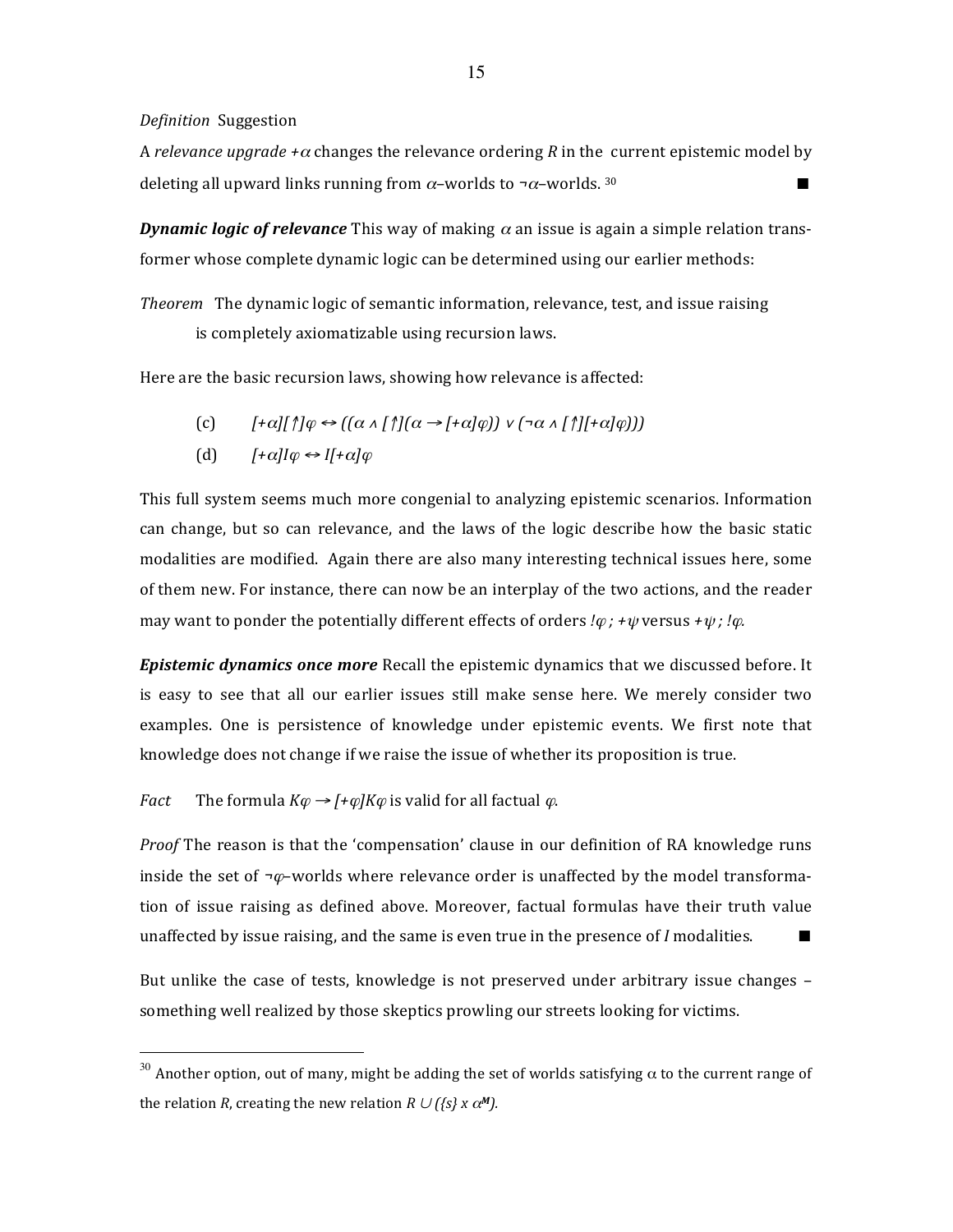*Example* Knowledge may be lost after issue change.

Consider the following model with actual world 1, whose only epistemic alternatives are 1, 2, while world 3 is more relevant than 2:

$$
3, \neg p, \neg q
$$
  
**1**, p,  $\neg q$  \_\_\_\_\_\_  $2, \neg p, q$ 

The knowledge claim  $Kp$  is true in world 1. However, after an issue change  $+q$ , there will be no upward relevance link any more from 2 to 3, and hence  $Kp$  is no longer true at 1.

This power of issue changes makes reasoning much more delicate. One way in which this shows are relations between knowledge and semantic information. For instance, in a given model  $(M, s)$ , let  $I_s$  be the proposition that defines the set of all worlds that are epistemically accessible from *s*. This encodes the semantic information that the agent possesses. Merely making this relevant leads to the following connection between our two notions. Under the right issue change, achieving RA-style knowledge amounts to having semantic information:

### *Fact I* $\varphi$  is equivalent with  $\frac{f}{f}$  *H<sub>s</sub>]K* $\varphi$  for factual propositions  $\varphi$ .

 $\overline{a}$ 

*Proof* By earlier observations, *I*ϕ implies *[+I<sub>s</sub>]I*ϕ and hence *[+I<sub>s</sub>]K*ϕ*.* Conversely, once *I<sub>s</sub>* has been made relevant in our sense, no compensation links can run from it into its complement, and hence  $K\varphi$  can only be true because all epistemic alternatives satisfy  $\varphi$ .

This is only one of several dynamic connections between epistemic notions, and it shows the entanglements all around. Thus, even Dretske's ideally astute logician can still learn a lot under epistemic actions that arise naturally in the RA framework.  $31$  And more generally, we see how the earlier picture of epistemic statics and dynamics gets even more appealing when we consider the full range of actions supported by our conceptual framework.

**Summary** We have defined a dynamic version of RA theory, and shown how this enriches the sort of logical-epistemological discussions one can have about epistemic practices.

 $31$  For instance, what I have not investigated so far is the question whether and how relevance upgrades  $+\alpha$ , in addition to tests, could help validate, or invalidate closure principles. What is easy to see, however, is that further relevance transformers in our framework have this effect. For instance, an operation that adds, rather than removes, relevance links can link a current relevant alternative to a more relevant counterexample that has already been ruled out, thereby introducing knowledge.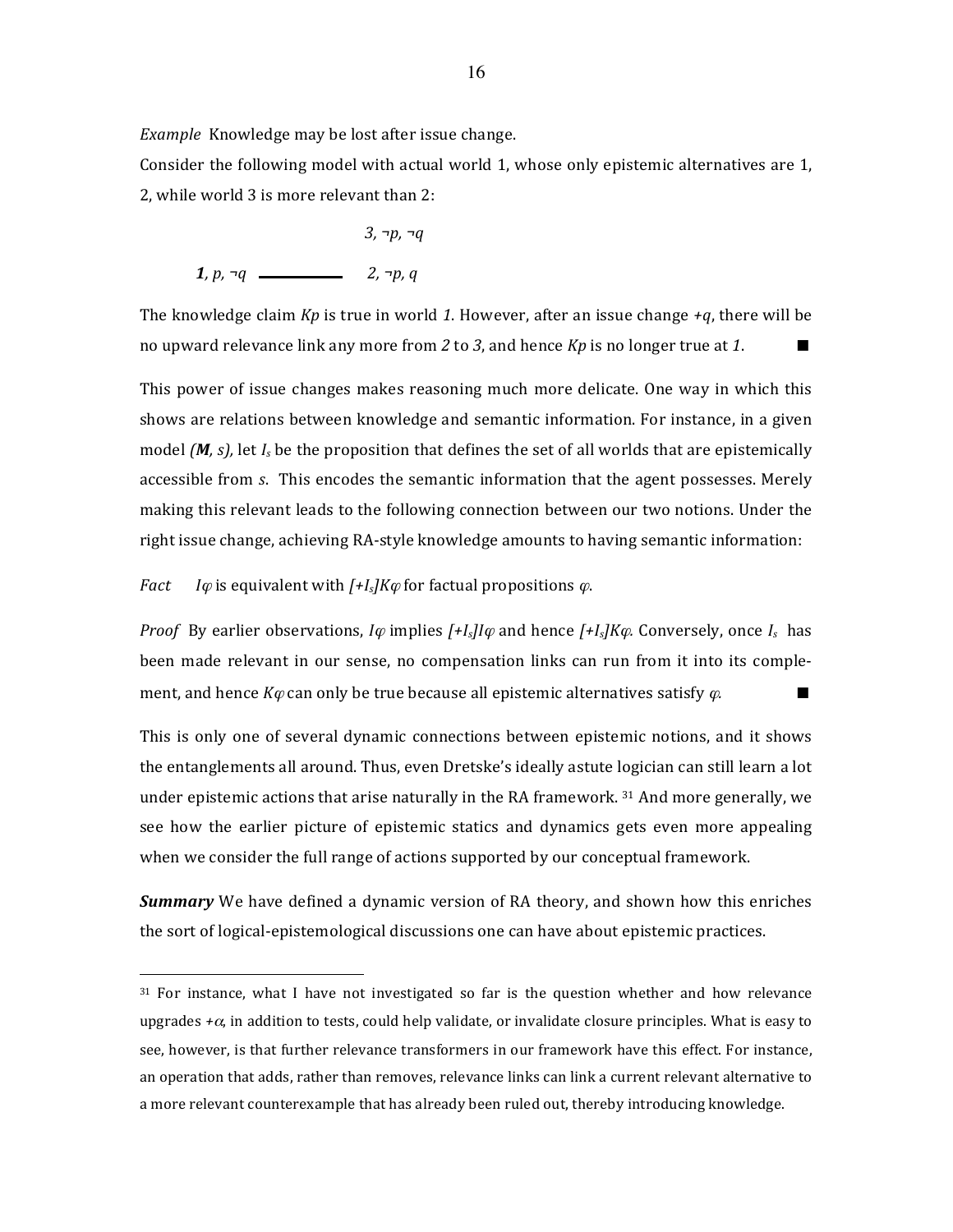### **5 Dynamic logic of knowledge: issues**

We said at the start of this paper that our style of analysis is not restricted to RA theory. This section is a digression adding one more pilot for the above style of logical analysis, now in a somewhat deviant setting going beyond the basics of what was defined above.  $32$ 

*Inquiry* and *issues* Just postulating a primitive relevance relation *R* seems ad-hoc: can we say more? Major RA theorists have in fact said a lot more (cf. Dretske 1981, Lewis 1996), and Hawke 2014 is an investigation of possible approaches. Here we explore just one very simple technical idea, viz. that relevance for knowledge claims is created by a *current issue*, that can be created and modified through the typical act of raising issues, i.e., by asking *questions*. <sup>33</sup> While the idea of relating knowledge to questions is well known in itself (Hintikka 1973, Stalnaker 2006), the implementation to follow may be new.

**Issue models** It is common to model an issue as a partition of the set of possible worlds (Groenendijk & Stokhof 1984, Kelly 1996). The purpose of inquiry is to find out in which cell the actual world is located. But this suggests the following sense of relevance. The issue tells us which alternatives are relevant to the claim that we know a proposition  $\varphi$ . We do not need to inspect all  $\neg \varphi$ -worlds to rule them out, we only need to rule out those alternative hypotheses (entire partition cells in the current issue relation) that contradict  $\varphi$ . 34

*Questions and issue change* Epistemic models  $M = (W, \sim, \approx, V)$  with an added issue relation ≈ support test dynamics as before, but they also have crucial actions of issue management. The current issue may change in the course of inquiry, or a conversation. The most basic action of this sort may well be asking a Yes/No question. Its obvious dynamic transformation resembles the earlier  $\alpha$ -style link cutting for the epistemic relation:

 $32$  What follows here is a brief précis of van Benthem 2012, building on van Benthem & Minica 2012.

<sup>33</sup> Admittedly, this is an agent- and inquiry-related approach that may not sit well with, for instance, Dretske's more realist construal of epistemic relevance relations.

<sup>&</sup>lt;sup>34</sup> Issues can be much more structured than partitions, often with *priorities*. 'Priority graphs' in the style of Liu 2011 can model such issues and their more fine-grained dynamics. One can also structure the *evidence* underlying what is ruled out in similar ways, keeping a record of earlier tests, as is done in van Benthem & Pacuit 2011 in terms of modal neighborhood models.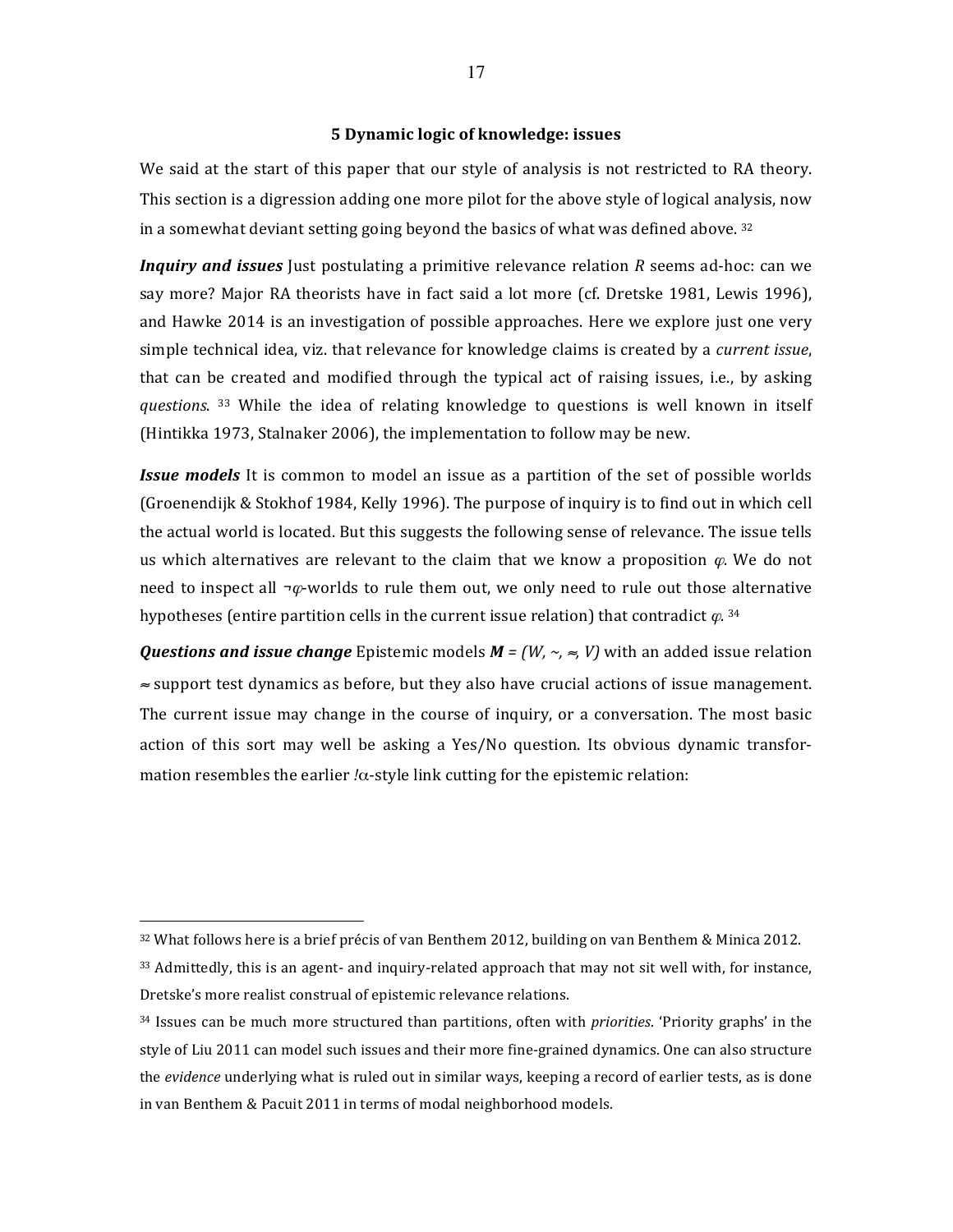*Definition* Issue change by a question

The model transformation *?α* takes the current issue relation ≈ to a new relation ≈  $\alpha$  where all links between  $\alpha$ -worlds and  $\neg \alpha$ -worlds have been cut. <sup>35</sup>

Again one can introduce a modal base language here,  $36$  and add dynamic superstructure.

*Theorem* With explicit modalities added for the actions  $[1\alpha]$  and  $[2\alpha]$ , the dynamic logic of information and issues can be axiomatized completely.

**Issue-based knowledge** A notion of knowledge close to RA accounts is what can be claimed on the basis of our semantic information, without being contradicted by a live alternative hypothesis for the current issue. However, to ground this in reality, we add a proviso: if we were to resolve the current issue with our current information, the claim holds. This intuitive description is expressed compactly in our language by the formula

*K*<sup>ϕ</sup> *:= R*<sup>ϕ</sup> <sup>∧</sup> *I<R>*<sup>ϕ</sup>

 $\overline{a}$ 

This may be closer to what an agent can reasonably claim than what she knows. Its inferential properties include upward monotonicity, but not conjunction of known propositions. Moreover, the above dynamic logic has recursion laws that track its dynamics.

**Dynamic features** Of the new dynamic phenomena that arise in this setting, we list a few. Recall our earlier idea of deserving closure through epistemic action. Consider conjunction of knowledge that failed here:  $K\varphi$  and  $K\psi$  together did not imply  $K(\varphi \wedge \psi)$ . In issue cells where  $\varphi$  and  $\psi$  are both possible, obviating a need for ruling them out for  $K\varphi$  and  $K\psi$ separately, their conjunction need not be true for any world. Thus, to know the conjunction, we have to rule out such trouble zones, and here is one action achieving this:

*Fact* The formula  $(K\varphi \wedge K \psi) \rightarrow [!((\varphi \wedge R>\psi) \rightarrow (\varphi \wedge \psi)] K(\varphi \wedge \psi)$  is valid.

Further interesting phenomena arise with issue change. Merely asking a question can thoroughly reshuffle the knowledge picture as the partition cells change. This need not always achieve closure: even raising what looks like a crucial question may not help. For instance,

<sup>&</sup>lt;sup>35</sup> Note that this just like the earlier *!*α-style link cutting for the epistemic relation.

<sup>&</sup>lt;sup>36</sup> A useful set of base modalities for issue models has  $I\varphi$  for semantic information,  $Q\varphi$  for what is true in the current cell of the issue partition, plus a modality  $R\varphi$  for the intersection of  $\sim$  and  $\approx$ , stating what holds when the issue is *resolved* in combination with what we know.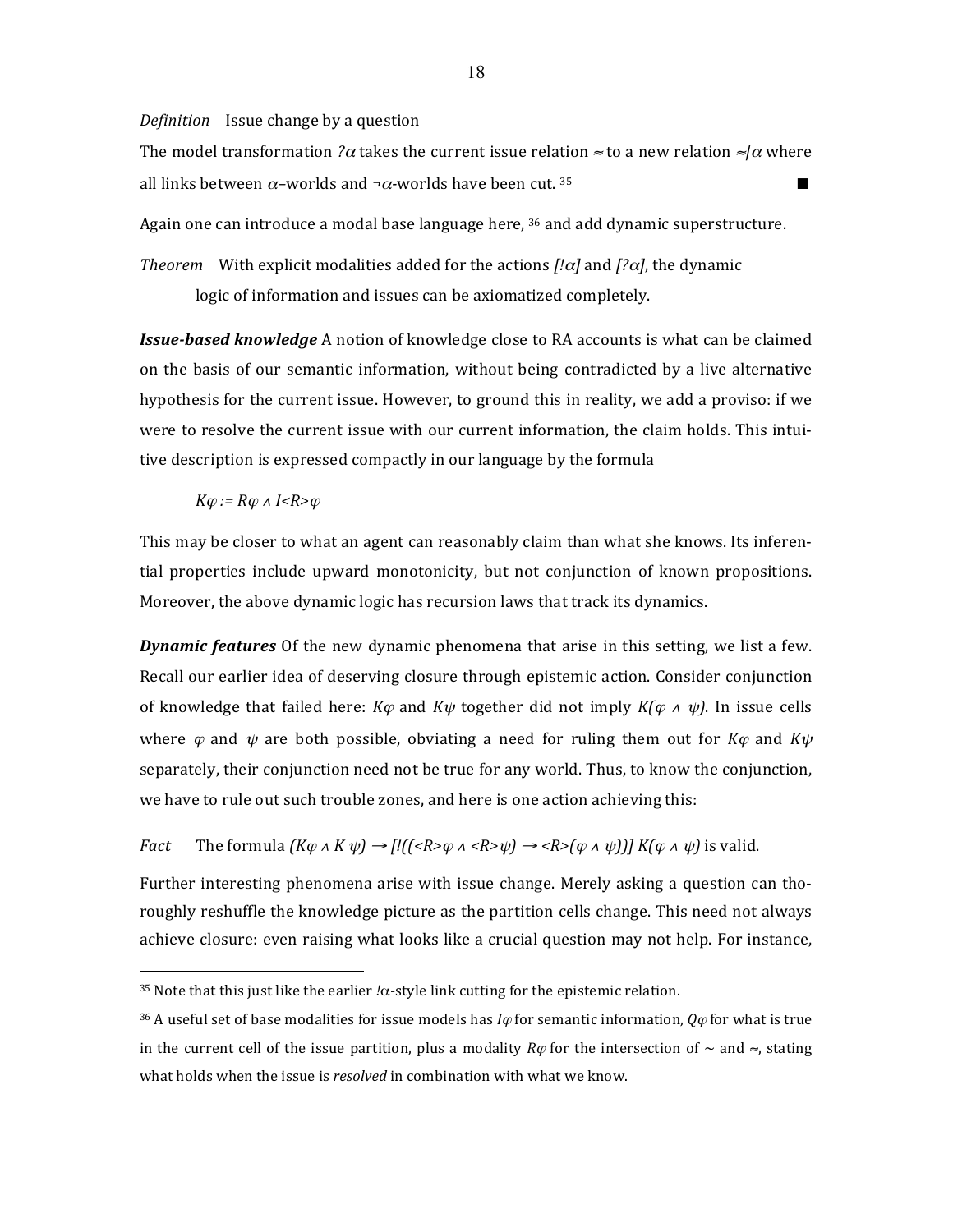it is easy to see that the implication  $K\varphi \to$  *[?* $\psi$ *]K(* $\varphi \vee \psi$ *)* is not valid. Even more startlingly, our sense of knowledge is not preserved under raising the issue whether it holds:

## *Fact* The implication  $K\varphi \rightarrow$   $[? \varphi] K\varphi$  is not valid. 37

 $\overline{a}$ 

But a slight variation on this observation does something that is perhaps more interesting: it captures a basic notion in dynamic terms. If knowledge in our sense persists under all ways of raising issues, then it must be the above semantic information *I*.

*Fact* The principle  $\frac{7\varphi}{K\varphi} \leftrightarrow \frac{I\varphi}{\varphi}$  is valid in the dynamic logic of issues.

**Summary** These are just rather sketchy illustrations, but we hope that the reader has seen how the dynamics of questions and answers, too, systematically affects epistemic notions.

### **6 Adding further structure**

Despite the new level of epistemic actions, our analysis is still quite austere in terms of basic epistemic notions and models. It is entirely possible to add further structure that matches the intuitive presentation of relevant alternatives theory, or other epistemic frameworks. In this section, we list a few directions that can be taken with the machinery we have set up.

**Richer core families** One can wonder whether knowledge should be studied in isolation, or whether we should start at once by identifying a richer core family of epistemic attitudes that govern our behavior. <sup>38</sup> One obvious candidate is then *belief*, itself an ingredient of many proposed definitions of knowledge, but also an important epistemic notion in its own right. The notions and techniques of the dynamic logics in this paper extend immediately to belief, for instance, in the dynamics of plausibility models found in Baltag & Smets 2008, van Benthem 2011. Basic actions then include softer forms of information change where no worlds are eliminated, but the plausibility order gets modified.  $39$  Soft dynamics might be a good way of construing natural weaker ways of ruling out relevant alternatives.

 $37$  It is easy to see how this can fail. Consider any issue zone inside which the epistemically accessible worlds include both  $\varphi$ -worlds and  $\neg \varphi$ -worlds. After raising the issue whether  $\varphi$ , this zone splits into two, one of which now needs to be ruled out in order to have knowledge of  $\varphi$  by our definition.

<sup>38</sup> Interestingly, Dretske 1970 itself contains many more notions than those that have made it into RA theory. In particular, he emphasizes that propositions come with 'normal criteria' determining what are their relevant alternatives. This suggests further model structure representing such criteria, but also normality as a sort of default assumption summarizing past experience with knowledge claims.

 $39$  Plausibility is even one way of reading RA relevance orderings, but of course, not the only one.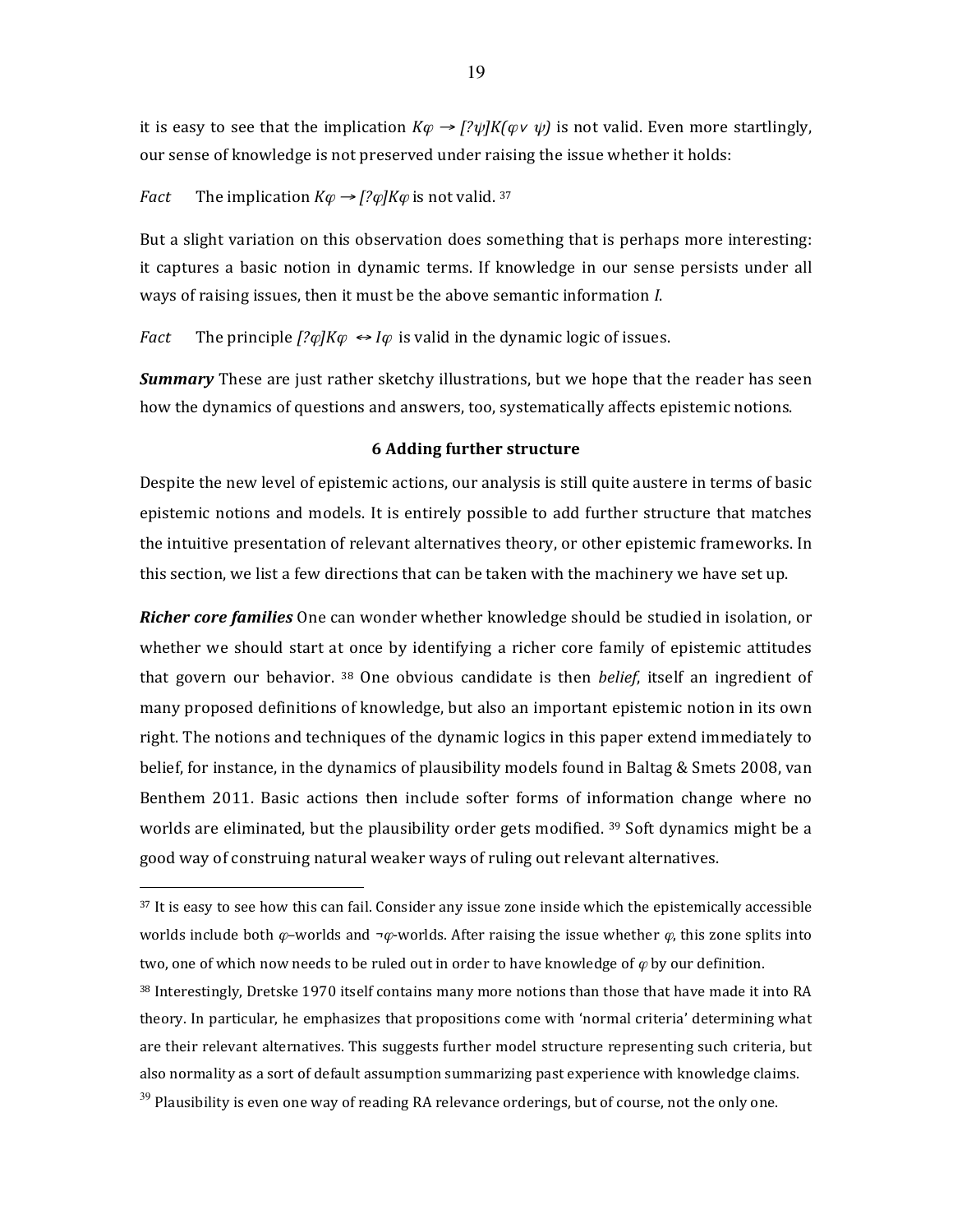Similar techniques work for other notions tied to knowledge, such as the counterfactuals used in tracking accounts of knowledge (Baltag, van Benthem & Smets, forthcoming).

**Richer epistemic actions** But still more important to the special focus of this paper is the choice of basic dynamics. There are many more epistemically relevant actions than testing, modifying relevance, or asking questions. Just to go one step further than we have done: possibilities can be ruled out, but later also 'ruled in'- and issues may be raised in inquiry, but it is highly beneficial that they can also be 'dropped'. If one steps back and looks at what really drives epistemic scenarios in the philosophical literature, one finds actions of detecting mistakes, repairing beliefs, raising doubts and objections, and many others. I do not have anything like a taxonomy of our basic repertoire, but it is certainly quite rich.

One particular type of action that falls outside the purely semantic scope of this paper is *inference* and reasoning in general. One might think that the valid principles of the earlier logical systems take care of this, but they are the meta-laws that govern test or issue raising, not actual acts of inferring. To deal with the subtler inferential aspects of epistemic activity, we need to move to another notion of information, more fine-grained than the possible worlds modeling we have provided. Dynamic logics of inference and other actions involving syntax and code are studied in van Benthem and Velazquez-Quesada 2010, but there are other paradigms for fine-grained epistemic dynamics, some closer to argumentation theory. In terms of closure principles, this is the realm where one can study what actions close knowledge under inference, or what forms of reflection validate introspection principles.  $40$ 

*Knowledge, decision, action* One can even wonder to which extent the purely informational focus of this paper, and much of the epistemological literature, is appropriate. Many authors point out that knowledge functions in a context of action, but then drop this theme. Relevant alternatives theory itself provides an obvious angle here. Relevance as used in daily discourse seems a relational notion, since our way of construing relevant options usually depends on something else. In particular, that something else is often reflection on possible outcomes before taking a *decision* or performing an action. <sup>41</sup> It would be easy to

 $40$  Closure or closure failure hardly does justice to the subtleties of legal reasoning. One of the judges in the novel Summerscale 2012, when told that he cannot let the man in an affair go free, while convicting the woman involved of having had that affair, answers that he can convict the women of having had an affair *with someone* while absolving the man of having had an affair with *her*.

 $41$  The view that knowledge is intimately tied to potential for action is widespread in the literature.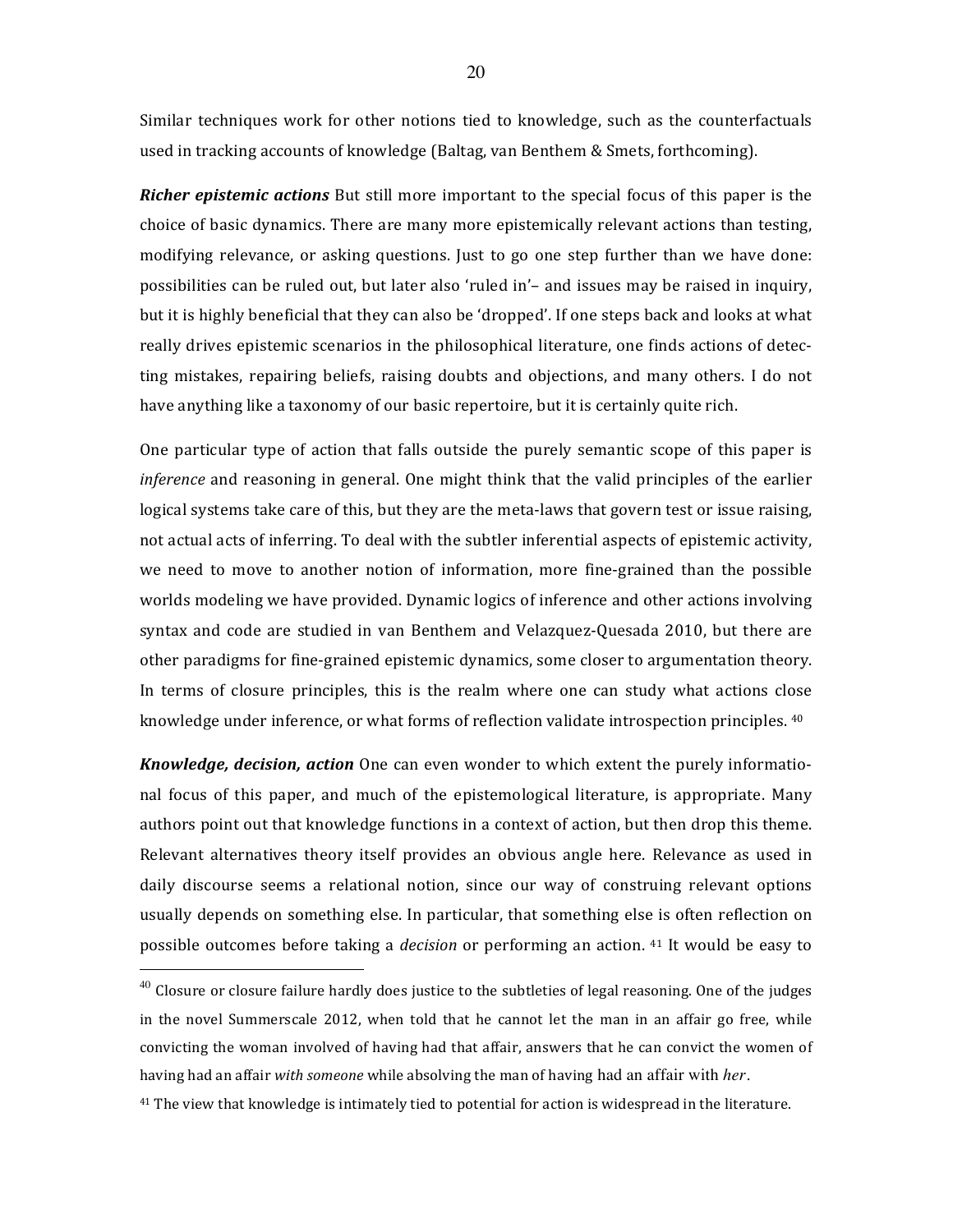add this in the above models by giving the agent a set of possible actions  $a$  that can be performed in worlds *s* to produce new worlds *sa* that can then be compared as to the agent's preferences. One way in which an alternative might be relevant then is if it taking it into account would change the optimal action that the agent would perform. In this way, justifiable knowledge claims would be tied intimately to possible action: they 'matter'.

**Social aspects** A striking feature of many epistemic scenarios in the philosophical literature is their multi-agent character. Encounters with skeptics are about people getting into a discussion about knowledge claims and relevant alternatives. And in Socratic dialogues, knowledge is what one can defend against others having perhaps different information. This multi-agent character usually gets lost in logical treatments, but it should be there. Now dynamic-epistemic logic was originally designed to deal with multi-agent scenarios, so there is no obstacle in principle. We can make all orderings agent-dependent and study levels of interaction, and forms of group knowledge. I think it would be interesting to give such types of analysis for skeptical scenarios, where there are two relevance orders, and negotiation has to take pace to change either. Or perhaps differently, there is social choice involved: the two discussants may merge their individual relevance orders into an ordering for the group consisting of the persons involved (effectively, a third epistemic agent), which can then serve as a basis for their further discussion. The multi-agent aspect may also help make something visible that tends to be ignored when focusing on success features of knowledge for agents: the fact that disagreement, not assent, is often the engine of epistemic progress.  $42$ 

*Time, protocols, and games* Another important epistemic aspect ignored in this paper is the nature of the process where knowledge functions. Epistemic actions are single steps in something bigger. There may be a procedure or *protocol* allowing us to perform certain actions, and not others – as is true in any process of inquiry, experimentation, or conversation (Hoshi 2009). A major aspect of such protocols is the regimentation of available tests: we can only rule out alternatives by some legitimate means of inquiry that is at our disposal. But a process limitation can apply equally well to questions that can be asked, or to admissible acts of changing relevance. If we encode this into our models, the laws of the dynamic logics that we had before will change in interesting ways (in particular, a static base reduction will no longer be possible), but the general style of analysis remains the same.

 $42$  It should be emphasized though that this social agent-dependent perspective is not that of the founding fathers of relevant alternatives theory, who see relevance as something objective in nature.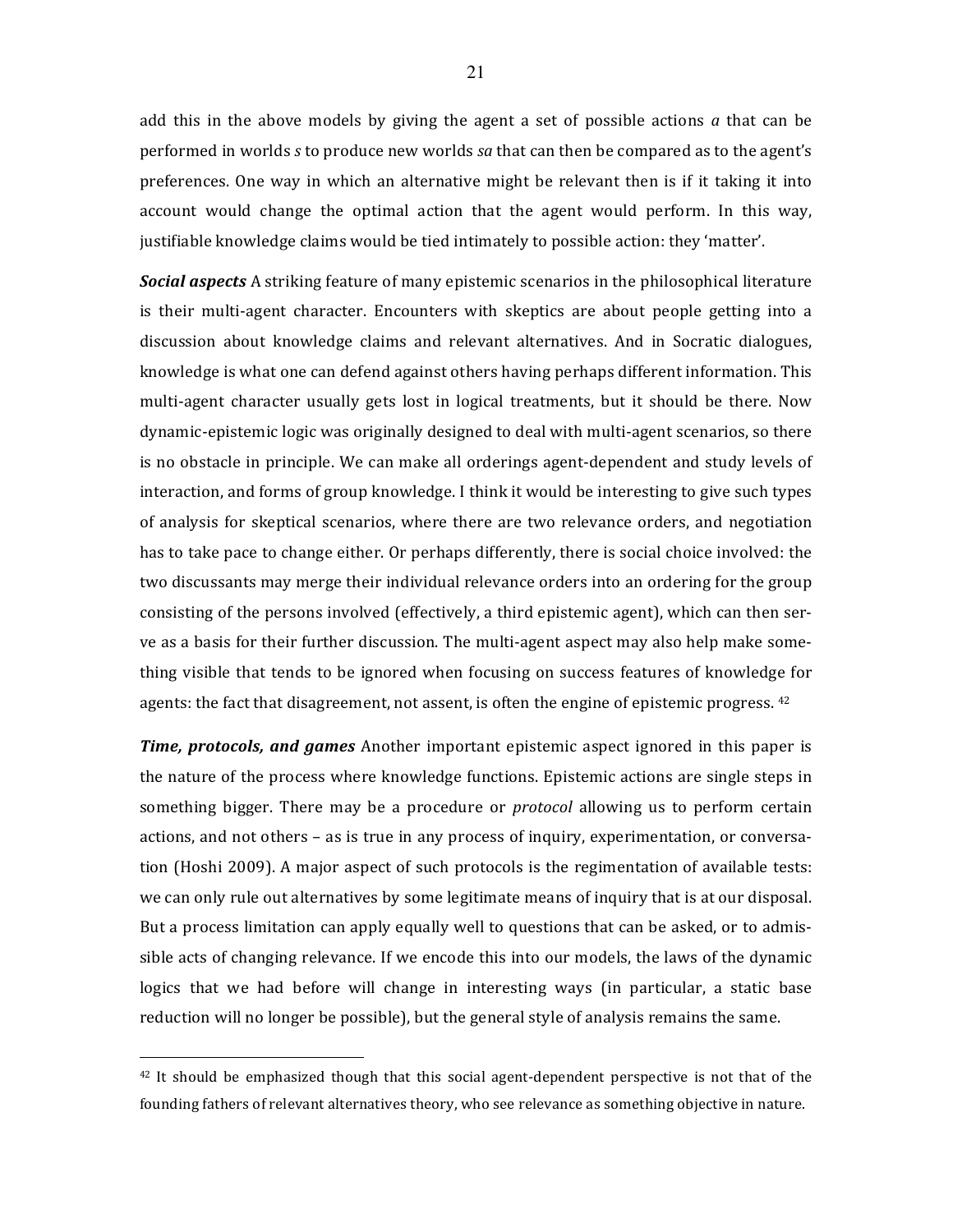Another major feature of processes is their global *temporal horizon*: what is now also important epistemically is what happens in the long run. Perhaps the best known example of this is formal learning theory (Kelly 1996) and its notions of inductive knowledge in the limit. Another relevant procedural framework, combining temporal horizon with social structure, is that of game theory where strategic interactive aspects of knowledge come to the fore. The knowledge games of Lehrer 1990 and Hintikka 2007 show these at work in epistemology (cf. Fiutek 2013, Hamami 2014). Learning theory and game theory fit well with the dynamic logics in this paper (cf. van Benthem 2014) and add further concerns of their own.

## **7 Conclusion**

This paper is a sample of a particular logical style of looking at epistemology. I started with a simple model of relevant alternatives theory and then gradually added forms of epistemic dynamics. In doing so, I viewed epistemic theories as having three different components that can be evaluated separately: a conceptual framework of the proposed basic epistemic notions, a definition of knowledge, and often implicit, but crucial here: a repertoire of basic epistemic actions that constitute an epistemic practice. By providing a family of definitions, systems, and formal results, I hope to have shown how dynamic-epistemic logics can help think about all these aspects of knowledge in a coherent and suggestive manner. Finally, I have pointed at broader social and temporal dimensions where all this fits.

I see this as proposing an extended agenda for investigations at the interface of logic and epistemology, and for eliciting a wider range of philosophical intuitions about knowledge. To me, this involves cooperation between partners bringing different assets. Logic and epistemology are not the same mindset, and this can be an engine of progress. For instance, on my own agenda of intelligent interactive agency (van Benthem  $2011$ ,  $2014$ ), the core target are our rich information-driven epistemic practices, involving an array of different epistemic core notions, and different perspectives on knowledge,  $43$  and it is a major task of logical analysis to bring out their fruitful co-existence. But so far, most of the really innovative guiding ideas about knowledge that are around these days have come from the philosophers, and their intuitions may well come to affect how we develop epistemic logic. This paper just follows a few threads in this encounter. The results of teaming up epistemology and logic are not entirely predictable, and hence their collaboration becomes even more alluring.

 $43$  For instance, my own recent work approaches knowledge in terms of invariants and equilibria in longer-term epistemic activity (cf. van Benthem 2011, Baltag, van Benthem & Smets, forthcoming).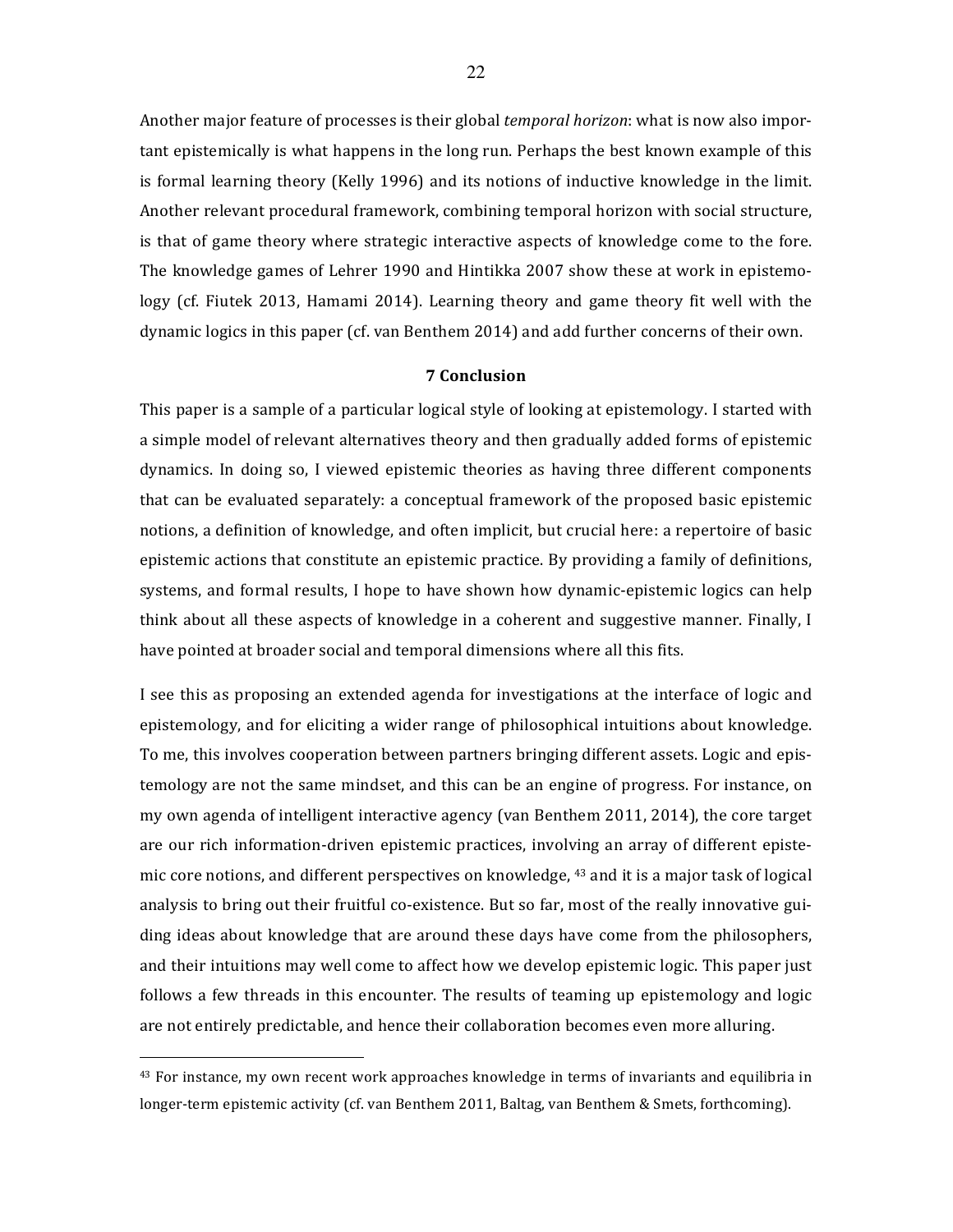## **7 References**

- A. Baltag, J. van Benthem & S. Smets, forthcoming, *The Music of Knowledge: Dynamic Epistemic Logic Meets Epistemology*, book manuscript, Institute for Logic, Language and Computation, University of Amsterdam.
- A. Baltag & S. Smets, 2008, 'A Qualitative Theory of Dynamic Interactive Belief Revision', in G. Bonanno, W. van der Hoek, M. Wooldridge, eds., *Texts in Logic and Games Vol. 3*, Amsterdam University Press, Amsterdam, 9-58.
- J. van Benthem, 1996, *Exploring Logical Dynamics*, CSLI Publications, Stanford.
- J. van Benthem, 2006, 'Epistemic Logic and Epistemology: the state of their affairs', *Philosophical Studies* 128, 49–76.

J. van Benthem, 2007, 'Rational Dynamics', *International Game Theory Review* 9:1, 13-45.

J. van Benthem, 2011, *Logical Dynamics of Information and Interaction*, Cambridge University Press, Cambridge UK.

J. van Benthem, 2014, *Logic in Games*, The MIT Press, Cambridge MA.

- J. van Benthem, P. Girard & O. Roy, 2009, 'Everything Else Being Equal: A Modal Logic for Ceteris Paribus Preferences', *Journal of Philosophical Logic* 38, 83-125.
- J. van Benthem & F. Liu, 2007, 'Dynamic Logics of Preference Upgrade', *Journal of Applied Non-Classical Logics* 17, 157–182.
- J. van Benthem & S. Minica, 2012, 'Toward a Dynamic Epistemic Logic of Questions', *Journal of Philosophical Logic* 41, 633-669.
- J. van Benthem & E. Pacuit, 2011, 'Dynamic Logics of Evidence-Based Beliefs'. *Studia Logica* 99, 61–92.
- J. van Benthem & F. Velazquez-Quesada, 2010, 'The Dynamics of Awareness', *Synthese (Knowledge, Rationality & Action)* 177:1, 5–27.
- I. Cornelisse, 2011, *Context Dependence of Epistemic Operators in Dynamic Evidence Logic*, Master of Logic Thesis ML-2011-09, Institute for Logic, Language and Computation, University of Amsterdam.
- H. van Ditmarsch, W. van der Hoek & B. Kooi, 2007, *Dynamic Epistemic Logic*, Springer Publishers, Dordrecht.
- F. Dretske, 1970, 'Epistemic Operators', *The Journal of Philosophy* 67:24, 1007–1023.
- F. Dretske, 1981, 'The Pragmatic Dimension of Knowledge', *Philosophical Studies* 40, 363–378.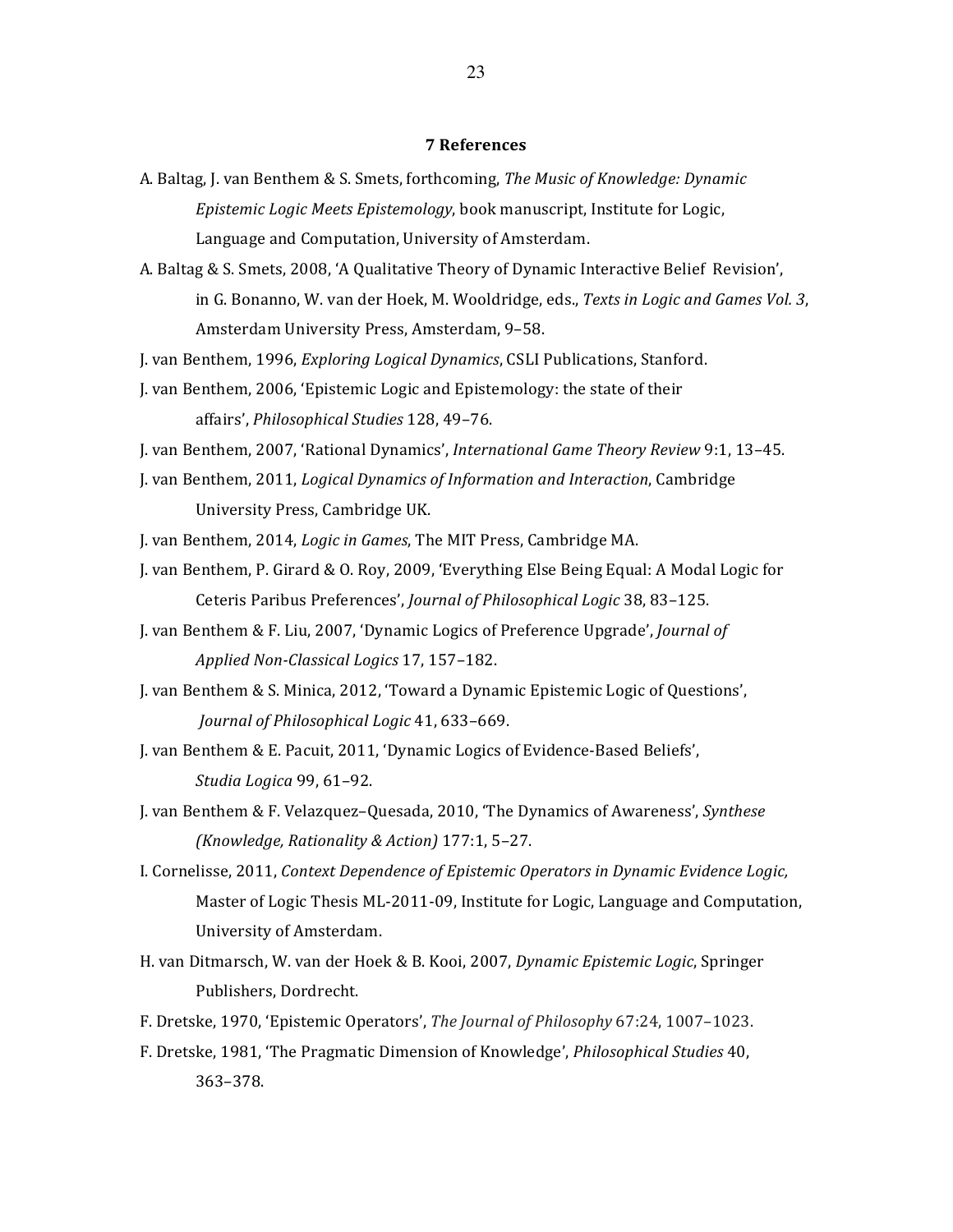- K. Fine, 2013, 'Truthmaker Semantics for Intuitionistic Logic', *Journal of Philosophical Logic* on-line, May 2013, DOI 10.1007/s10992-013-9281-7.
- V. Fiutek, 2013, *Playing with Knowledge and Belief*, Dissertation, Institute for Logic, Language and Computation, University of Amsterdam.
- J. Groenendijk & M. Stokhof, 1984, *Studies on the Semantics of Questions and the Pragmatics* of Answers, Philosophical Institute, University of Amsterdam.
- Y. Hamami, 2014, 'The Interrogative Model of Inquiry Meets Dynamic Epistemic Logic', Centre for Logic and Science-Philosophy, Brussels. To appear in *Synthese*.
- P. Hawke, 2014, *The Problem of Epistemic Relevance*, Dissertation, Department of Philosophy, Stanford University.
- J. Hintikka, 1962, *Knowledge and Belief*, Cornell University Press, Ithaca NY.
- J. Hintikka, 1973, *Logic, Language Games and Information*, Clarendon Press, Oxford.
- J. Hintikka, 2007, *Socratic Epistemology: Explorations of Knowledge-Seeking by Questioning*, Cambridge University Press, Cambridge UK.
- W. Holliday, 2012A, 'Epistemic Logic, Relevant Alternatives, and the Dynamics of Context, in *New Directions in Logic, Language, and Computation*, Springer Lecture Notes in Computer Science 7415, 109-129.
- W. Holliday, 2012B, *Knowing What Follows. Epistemic Closure and Epistemic Logic*, Dissertation, Department of Philosophy, Stanford University & Dissertation DS-2012-09, ILLC, University of Amsterdam. A substantial part relevant to this paper is to appear in the *Journal of Philosophical Logic* under the title 'Epistemic Logic and Epistemic Closure I: Relevant Alternatives and Subjunctivism'.
- W. Holliday, 2013, 'From Worlds to Possibilities for Knowledge and Belief', Department of Philosophy, University of California at Berkeley.
- W. Holliday & Th. Icard, 2010, 'Moorean Phenomena in Epistemic Logic', in L. Beklemishev, V. Goranko & V. Shehtman, eds., *Advances in Modal Logic*, Vol. 8, College Publications, London, 178–199.
- Th. Hoshi, 2009, *Epistemic Dynamics and Protocol Information*, Ph.D. thesis, Department of Philosophy, Stanford University (Dissertation ILLC-DS-2009-08).
- L. Humberstone, 10981, 'From Worlds to Possibilities', *Journal of Philosophical Logic* 10, 313–339.
- K. Kelly, 1996, *The Logic of Reliable Inquiry*, The Clarendon Press, Oxford.